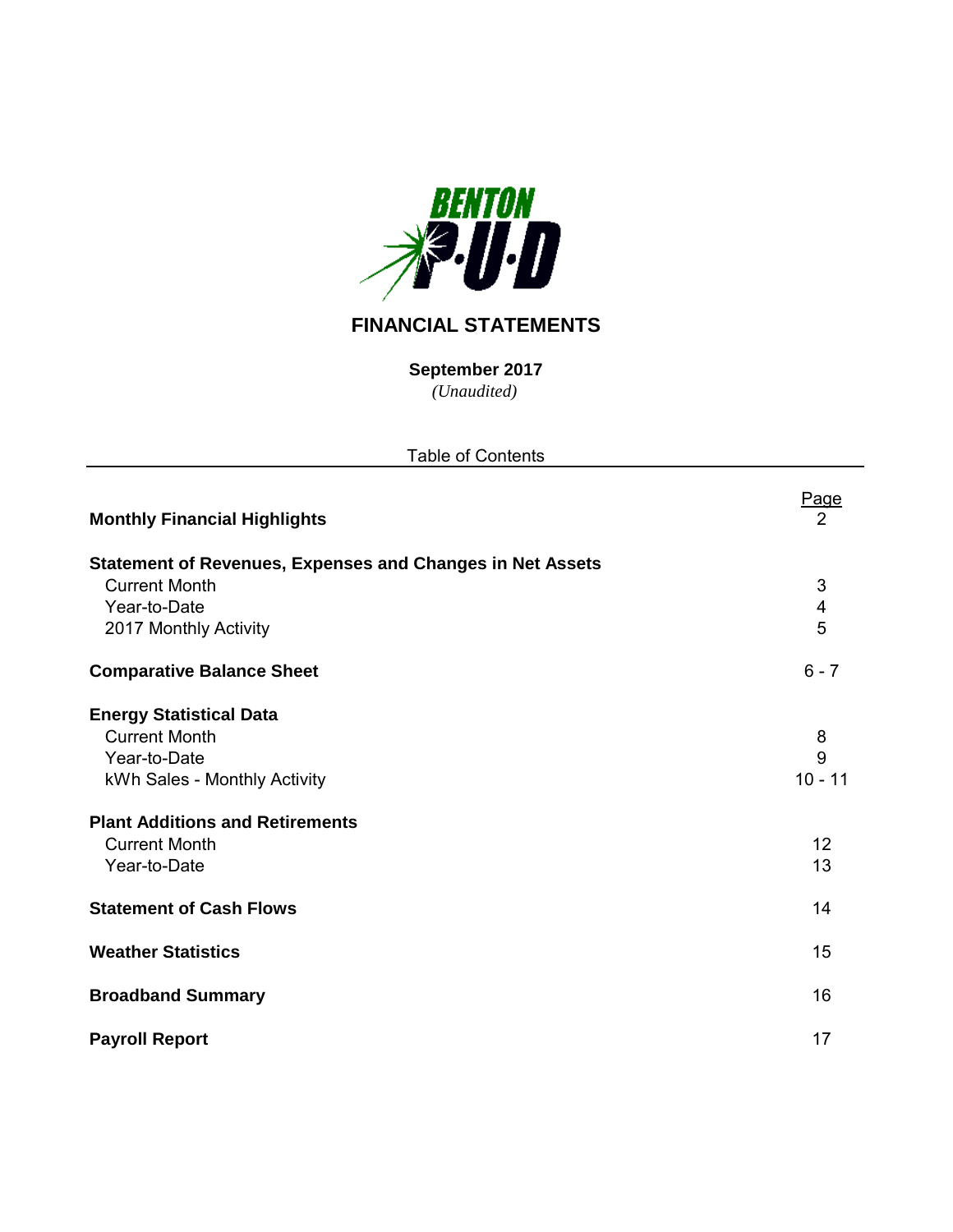#### **PUBLIC UTILITY DISTRICT NO.1 OF BENTON COUNTY STATEMENT OF REVENUES, EXPENSES, AND CHANGE IN NET POSITION SEPTEMBER 2017**

|                                                                                     | 9/30/17       |                                 | 9/30/16                  |               |                          |  |
|-------------------------------------------------------------------------------------|---------------|---------------------------------|--------------------------|---------------|--------------------------|--|
|                                                                                     | <b>ACTUAL</b> | <b>AMENDED</b><br><b>BUDGET</b> | <b>PCT</b><br><b>VAR</b> | <b>ACTUAL</b> | <b>PCT</b><br><b>VAR</b> |  |
| <b>OPERATING REVENUES</b>                                                           |               |                                 |                          |               |                          |  |
| Energy Sales - Retail                                                               | 8,989,611     | 9,873,064                       | $-9%$                    | 7,936,888     | 13%                      |  |
| <b>City Occupation Taxes</b>                                                        | 497,188       | 589,611                         | $-16%$                   | 415,220       | 20%                      |  |
| <b>Bad Debt Expense</b>                                                             | (17,000)      | (20, 224)                       | $-16%$                   | (18,000)      | $-6%$                    |  |
| <b>Energy Sales for Resale</b>                                                      | 890.964       | 1,565,144                       | $-43%$                   | 1,369,706     | $-35%$                   |  |
| Transmission of Power for Others                                                    | 136,331       | 340,010                         | $-60%$                   | 42,200        | >200%                    |  |
| <b>Broadband Revenue</b>                                                            | 178,216       | 223,393                         | $-20%$                   | 175,088       | 2%                       |  |
| <b>Other Revenue</b>                                                                | 83,242        | 93,371                          | $-11%$                   | 93,970        | $-11%$                   |  |
| <b>TOTAL OPERATING REVENUES</b>                                                     | 10,758,553    | 12,664,369                      | $-15%$                   | 10,015,072    | 7%                       |  |
| <b>OPERATING EXPENSES</b>                                                           |               |                                 |                          |               |                          |  |
| <b>Purchased Power</b>                                                              | 6,708,266     | 6,177,273                       | 9%                       | 7,083,627     | $-5%$                    |  |
| <b>Purchased Transmission &amp; Ancillary Services</b>                              | 1,085,801     | 1,121,320                       | -3%                      | 1,106,774     | $-2%$                    |  |
| <b>Conservation Program</b>                                                         | 86,328        | (1,089)                         | n/a                      | 124,031       | $-30%$                   |  |
| <b>Total Power Supply</b>                                                           | 7,880,395     | 7,297,504                       | 8%                       | 8,314,432     | $-5%$                    |  |
| Transmission Operation & Maintenance                                                | 9,850         | 9,560                           | 3%                       | 60,409        | $-84%$                   |  |
| Distribution Operation & Maintenance                                                | 952,045       | 819,975                         | 16%                      | 887,170       | 7%                       |  |
| <b>Broadband Expense</b>                                                            | 71,749        | 94,658                          | $-24%$                   | 76,567        | $-6%$                    |  |
| Customer Accounting, Collection & Information                                       | 386,113       | 292,564                         | 32%                      | 294,877       | 31%                      |  |
| Administrative & General                                                            | 537,741       | 407,825                         | 32%                      | 490,959       | 10%                      |  |
| Subtotal before Taxes & Depreciation                                                | 1,957,498     | 1,624,582                       | 20%                      | 1,809,982     | 8%                       |  |
| Taxes                                                                               | 1,124,910     | 1,256,104                       | $-10%$                   | 1,000,184     | 12%                      |  |
| Depreciation & Amortization                                                         | 854,955       | 11,016                          | >200%                    | 1,118,106     | $-24%$                   |  |
| <b>Total Other Operating Expenses</b>                                               | 3,937,363     | 2,891,702                       | 36%                      | 3,928,272     | 0%                       |  |
| <b>TOTAL OPERATING EXPENSES</b>                                                     | 11,817,759    | 10,189,206                      | 16%                      | 12,242,704    | $-3%$                    |  |
| <b>OPERATING INCOME (LOSS)</b>                                                      | (1,059,206)   | 2,475,163                       | $-143%$                  | (2, 227, 632) | -52%                     |  |
| <b>NONOPERATING REVENUES &amp; EXPENSES</b>                                         |               |                                 |                          |               |                          |  |
| Interest Income                                                                     | (24, 182)     | 133,333                         | $-118%$                  | 17,822        | $> -200%$                |  |
| Other Income                                                                        | 38,665        | 31,339                          | 23%                      | 30,599        | 26%                      |  |
| Other Expense                                                                       |               | $\overline{a}$                  | n/a                      |               | n/a                      |  |
| 419.99 Power-Interest Income from BB                                                | 27.439        |                                 |                          |               |                          |  |
| 427.00 Bond Interest Expense                                                        | (247, 313)    | (243, 291)                      |                          |               |                          |  |
| 431.00 Other Interest Expense                                                       |               | (4, 763)                        |                          |               |                          |  |
| 431.99 BB-Interest Expense to Power                                                 | (27, 439)     |                                 |                          |               |                          |  |
| <b>Interest Expense</b>                                                             | (247, 313)    | (248, 054)                      | 0%                       | (211, 173)    | 17%                      |  |
| Debt Discount/Premium Amortization & Loss on Defeased Debt                          | 41,348        | 41,349                          | 0%                       | 35,230        | 17%                      |  |
| MtM Gain/(Loss) on Investments<br><b>TOTAL NONOPERATING REVENUES &amp; EXPENSES</b> | 59,900        | $\blacksquare$                  | n/a<br>>200%             | (40, 120)     | $> -200%$<br>$-22%$      |  |
|                                                                                     | (131, 581)    | (42, 033)                       |                          | (167, 642)    |                          |  |
| <b>INCOME (LOSS) BEFORE CAPITAL CONTRIBUTIONS</b>                                   | (1, 190, 787) | 2,433,130                       | $-149%$                  | (2, 395, 274) | $-50%$                   |  |
| <b>CAPITAL CONTRIBUTIONS</b>                                                        | 225,538       | 202,927                         | 11%                      | 93,445        | 141%                     |  |
| <b>CHANGE IN NET POSITION</b>                                                       | (965, 249)    | 2,636,057                       | $-137%$                  | (2,301,829)   | $-58%$                   |  |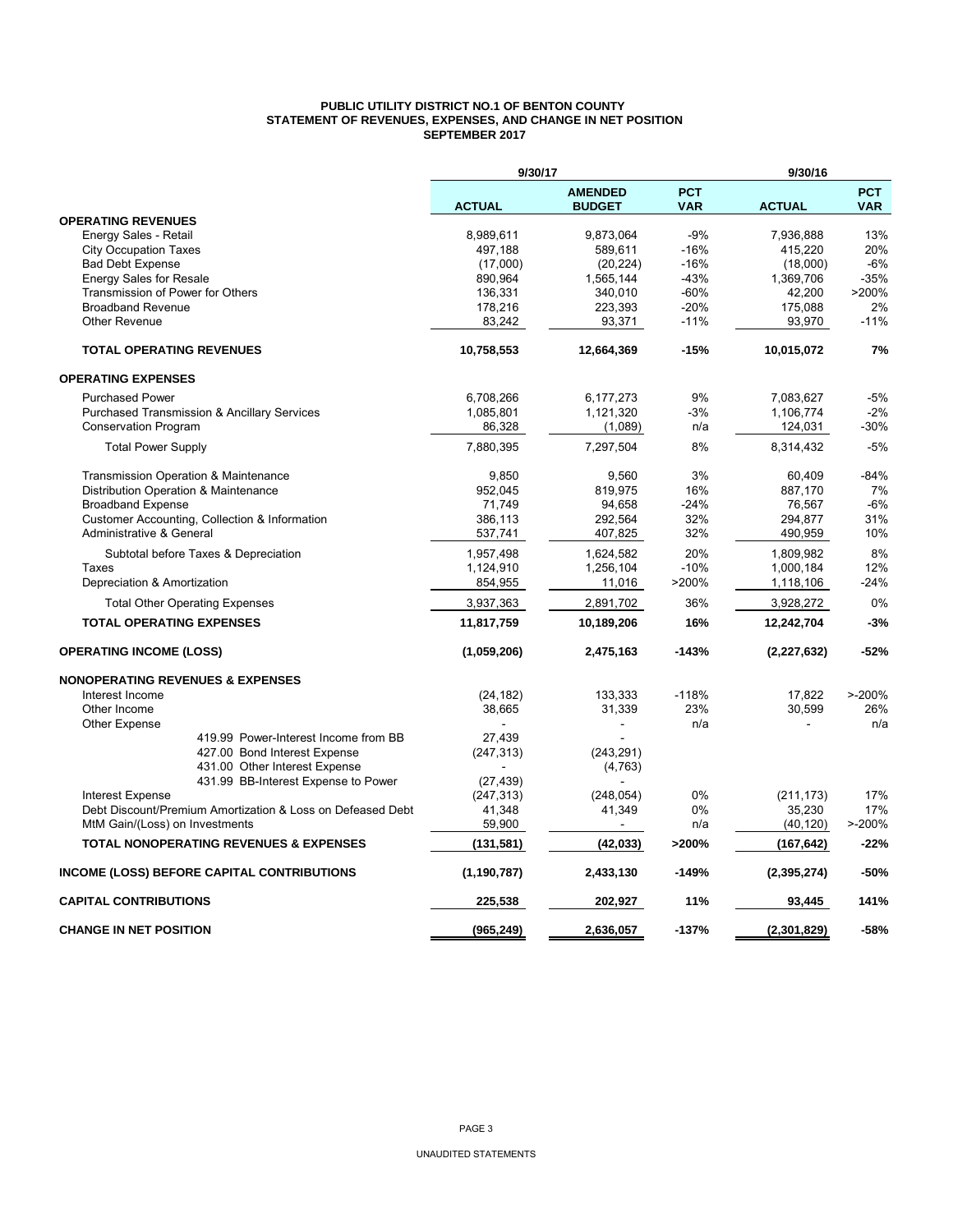#### **PUBLIC UTILITY DISTRICT NO.1 OF BENTON COUNTY STATEMENT OF REVENUES, EXPENSES, AND CHANGE IN NET POSITION YEAR TO DATE**

|                                                            | 9/30/17       |                                 | 9/30/16                  |               |                          |  |
|------------------------------------------------------------|---------------|---------------------------------|--------------------------|---------------|--------------------------|--|
|                                                            | <b>ACTUAL</b> | <b>AMENDED</b><br><b>BUDGET</b> | <b>PCT</b><br><b>VAR</b> | <b>ACTUAL</b> | <b>PCT</b><br><b>VAR</b> |  |
| <b>OPERATING REVENUES</b>                                  |               |                                 |                          |               |                          |  |
| Energy Sales - Retail                                      | 96,035,779    | 92,481,191                      | 4%                       | 87,277,940    | 10%                      |  |
| <b>City Occupation Taxes</b>                               | 4,721,561     | 4,683,231                       | 1%                       | 4,049,009     | 17%                      |  |
| <b>Bad Debt Expense</b>                                    | (172,000)     | (183, 577)                      | -6%                      | (168, 530)    | 2%                       |  |
| <b>Energy Sales for Resale</b>                             | 10,103,669    | 10,344,602                      | $-2%$                    | 10,876,261    | $-7%$                    |  |
| Transmission of Power for Others                           | 869,085       | 797,626                         | 9%                       | 577,015       | 51%                      |  |
| <b>Broadband Revenue</b>                                   | 1,621,836     | 1,610,537                       | 1%                       | 1,527,737     | 6%                       |  |
| Other Revenue                                              | 1,231,280     | 1,305,838                       | -6%                      | 1,453,141     | $-15%$                   |  |
| <b>TOTAL OPERATING REVENUES</b>                            | 114,411,210   | 111,039,448                     | 3%                       | 105,592,573   | 8%                       |  |
| <b>OPERATING EXPENSES</b>                                  |               |                                 |                          |               |                          |  |
| <b>Purchased Power</b>                                     | 62.442.742    | 61,345,443                      | 2%                       | 61,855,903    | 1%                       |  |
| <b>Purchased Transmission &amp; Ancillary Services</b>     | 9,994,335     | 9,864,633                       | 1%                       | 9,885,575     | 1%                       |  |
| <b>Conservation Program</b>                                | 341,953       | 443,336                         | $-23%$                   | 330,091       | 4%                       |  |
| <b>Total Power Supply</b>                                  | 72.779.029    | 71,653,412                      | 2%                       | 72,071,569    | 1%                       |  |
| Transmission Operation & Maintenance                       | 183.077       | 88,587                          | 107%                     | 194,561       | $-6%$                    |  |
| Distribution Operation & Maintenance                       | 7,443,170     | 7,207,452                       | 3%                       | 6.688.123     | 11%                      |  |
| <b>Broadband Expense</b>                                   | 630,242       | 668,776                         | $-6%$                    | 654,887       | $-4%$                    |  |
| Customer Accounting, Collection & Information              | 2,744,332     | 3,087,730                       | $-11%$                   | 2,511,757     | 9%                       |  |
| Administrative & General                                   | 5,525,302     | 5,222,153                       | 6%                       | 4,667,277     | 18%                      |  |
| Subtotal before Taxes & Depreciation                       | 16,526,122    | 16,274,700                      | 2%                       | 14.716.605    | 12%                      |  |
| <b>Taxes</b>                                               | 10,930,013    | 10,424,941                      | 5%                       | 9,654,782     | 13%                      |  |
| Depreciation & Amortization                                | 7,576,308     | 8,994,339                       | $-16%$                   | 10,281,211    | $-26%$                   |  |
| <b>Total Other Operating Expenses</b>                      | 35,032,443    | 35,693,980                      | $-2%$                    | 34,652,598    | 1%                       |  |
| <b>TOTAL OPERATING EXPENSES</b>                            | 107,811,472   | 107,347,391                     | 0%                       | 106,724,167   | 1%                       |  |
| <b>OPERATING INCOME (LOSS)</b>                             | 6,599,738     | 3,692,056                       | 79%                      | (1, 131, 594) | >200%                    |  |
| <b>NONOPERATING REVENUES &amp; EXPENSES</b>                |               |                                 |                          |               |                          |  |
| Interest Income                                            | 426,146       | 299,997                         | 42%                      | 228,979       | 86%                      |  |
| Other Income                                               | 481,729       | 282,051                         | 71%                      | 247,385       | 95%                      |  |
| <b>Other Expense</b>                                       |               |                                 | n/a                      |               | n/a                      |  |
| <b>Interest Expense</b>                                    | (2, 177, 079) | (2, 214, 704)                   | $-2%$                    | (1, 914, 237) | 14%                      |  |
| Debt Discount/Premium Amortization & Loss on Defeased Debt | 372,136       | 372,136                         | 0%                       | 317,071       | 17%                      |  |
| MtM Gain/(Loss) on Investments                             | 9,288         |                                 | n/a                      | 38,362        | $-76%$                   |  |
| <b>TOTAL NONOPERATING REVENUES &amp; EXPENSES</b>          | (887, 779)    | (1,260,520)                     | -30%                     | (1,082,440)   | $-18%$                   |  |
| <b>INCOME (LOSS) BEFORE CAPITAL CONTRIBUTIONS</b>          | 5,711,958     | 2,431,537                       | 135%                     | (2, 214, 034) | >200%                    |  |
| <b>CAPITAL CONTRIBUTIONS</b>                               | 1,435,842     | 907,743                         | 58%                      | 897,114       | 60%                      |  |
| <b>CHANGE IN NET POSITION</b>                              | 7,147,801     | 3,339,280                       | 114%                     | (1,316,920)   | >200%                    |  |
| TOTAL NET POSITION, BEGINNING OF YEAR                      | 110,681,246   | 111,617,453                     | 0%                       | 116,306,568   | $-2%$                    |  |
| <b>TOTAL NET POSITION, END OF YEAR</b>                     | 117,829,047   | 114,956,733                     | 0.1%                     | 114,989,648   | $-4%$                    |  |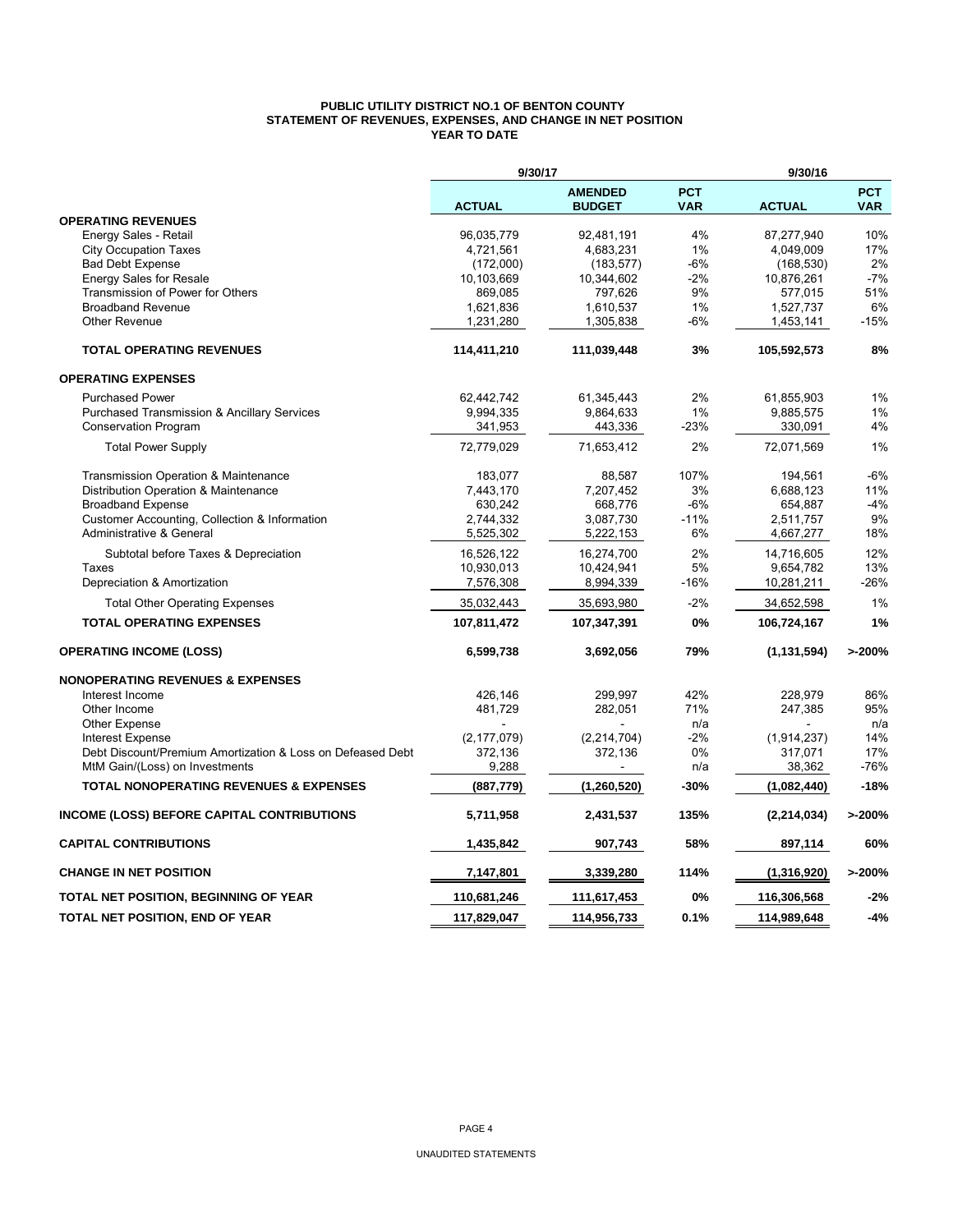#### **PUBLIC UTILITY DISTRICT NO. 1 OF BENTON COUNTY STATEMENT OF REVENUES, EXPENSES, AND CHANGE IN NET POSITION 2017 MONTHLY ACTIVITY**

|                                                        | January                   | February                 | March          | April                     | May                      | June                     | July           | August         | September     | October | November | December | <b>Total</b>  |
|--------------------------------------------------------|---------------------------|--------------------------|----------------|---------------------------|--------------------------|--------------------------|----------------|----------------|---------------|---------|----------|----------|---------------|
| <b>OPERATING REVENUES</b>                              |                           |                          |                |                           |                          |                          |                |                |               |         |          |          |               |
| Energy Sales - Retail                                  | \$12,877,280 \$10,163,012 |                          | \$7,899,029    | \$8,296,902               | \$9.644.141              | \$11,863,388             | \$13.873.911   | \$12,428,505   | \$8.989.611   |         |          |          | \$96.035.779  |
| <b>City Occupation Taxes</b>                           | 733,677                   | 658,463                  | 558,477        | \$432,000                 | \$387,750                | \$428,089                | \$487,073      | \$538,846      | \$497,188     |         |          |          | \$4,721,563   |
| <b>Bad Debt Expense</b>                                | (22,000)                  | (19,000)                 | (17,000)       | (\$15,000)                | (\$17,000)               | (\$20,000)               | (\$23,000)     | (\$22,000)     | (\$17,000)    |         |          |          | (\$172,000)   |
| <b>Energy Sales for Resale</b>                         | 1,446,055                 | 1,178,034                | 1,925,081      | 1,078,855                 | 654,533                  | 422,479                  | 1,223,550      | 1,284,118      | 890,964       |         |          |          | 10,103,669    |
| Transmission of Power for Others                       | 108,734                   | 134,027                  | 133,857        | 107,976                   | 84,224                   | 56,665                   | 39,297         | 67,973         | 136,331       |         |          |          | 869,084       |
| <b>Broadband Revenue</b>                               | 176,959                   | 199,708                  | 175,479        | 177,464                   | 174,111                  | 180,099                  | 179,691        | 180,110        | 178,216       |         |          |          | 1,621,837     |
| <b>Other Electric Revenue</b>                          | 545,143                   | 76,138                   | 49,504         | 47,115                    | 91,263                   | 151,752                  | 81,396         | 105,727        | 83,242        |         |          |          | 1,231,280     |
| <b>TOTALOPERATING REVENUES</b>                         | 15,865,848                | 12,390,382               | 10,724,427     | 10,125,312                | 11,019,022               | 13,082,472               | 15,861,918     | 14,583,279     | 10,758,552    |         |          |          | 114,411,212   |
| <b>OPERATING EXPENSES</b>                              |                           |                          |                |                           |                          |                          |                |                |               |         |          |          |               |
| <b>Purchased Power</b>                                 | 8,154,138                 | 6,811,765                | 6,151,081      | 6,634,660                 | 5,528,725                | 6,047,450                | 7,874,465      | 8,532,191      | 6,708,266     |         |          |          | 62,442,741    |
| <b>Purchased Transmission &amp; Ancillary Services</b> | 1,131,119                 | 1,070,971                | 1,074,761      | 1,064,731                 | 1,098,395                | 1,151,354                | 1,109,306      | 1,207,897      | 1,085,801     |         |          |          | 9,994,335     |
| <b>Conservation Program</b>                            | 44,887                    | 113                      | 4,894          | 121,547                   | (14, 192)                | 104,858                  | (61, 871)      | 55,388         | 86,328        |         |          |          | 341,952       |
| <b>Total Power Supply</b>                              | 9,330,144                 | 7,882,849                | 7,230,736      | 7,820,938                 | 6,612,928                | 7,303,662                | 8,921,900      | 9,795,476      | 7,880,395     |         |          |          | 72,779,028    |
| Transmission Operation & Maintenance                   | 4,750                     | 7,015                    | 20,981         | 14,986                    | 84,782                   | 17,702                   | 10,818         | 12,192         | 9,850         |         |          |          | 183,076       |
| Distribution Operation & Maintenance                   | 930,887                   | 733,370                  | 730,260        | 768,110                   | 902,549                  | 834,442                  | 855,273        | 736,234        | 952,045       |         |          |          | 7,443,170     |
| <b>Broadband Expense</b>                               | 60,533                    | 84,130                   | 40,023         | 31,398                    | 136,068                  | 65,191                   | 76,247         | 64,905         | 71,749        |         |          |          | 630,244       |
| Customer Accounting, Collection & Information          | 231,037                   | 314,475                  | 296,428        | 296,970                   | 328,660                  | 314,167                  | 288,758        | 287,723        | 386,113       |         |          |          | 2,744,331     |
| Administrative & General                               | 825,800                   | 528,202                  | 499,401        | 563,829                   | 708,973                  | 580,893                  | 659,710        | 620,753        | 537,741       |         |          |          | 5,525,302     |
| Subtotal before Taxes & Depreciation                   | 2,053,007                 | 1,667,192                | 1,587,093      | 1,675,293                 | 2,161,032                | 1,812,395                | 1,890,806      | 1,721,807      | 1,957,498     |         |          |          | 16,526,123    |
| Taxes                                                  | 1,538,303                 | 1,369,962                | 1,155,928      | 985,185                   | 992,854                  | 1,156,537                | 1,294,740      | 1,311,593      | 1,124,910     |         |          |          | 10,930,012    |
| Depreciation & Amortization                            | 831.104                   | 830.410                  | 830,462        | 831,482                   | 832.544                  | 854,073                  | 855,390        | 855,887        | 854,955       |         |          |          | 7,576,307     |
|                                                        |                           |                          |                |                           |                          |                          |                |                |               |         |          |          |               |
| <b>Total Other Operating Expenses</b>                  | 4,422,414                 | 3,867,564                | 3,573,483      | 3,491,960                 | 3,986,430                | 3,823,005                | 4,040,936      | 3,889,287      | 3,937,363     |         |          |          | 35,032,442    |
| <b>TOTAL OPERATING EXPENSES</b>                        | 13,752,558                | 11,750,413               | 10,804,219     | 11,312,898                | 10,599,358               | 11,126,667               | 12,962,836     | 13,684,763     | 11,817,758    |         |          |          | 107,811,470   |
| <b>OPERATING INCOME (LOSS)</b>                         | 2,113,290                 | 639,969                  | (79, 792)      | (1, 187, 586)             | 419,664                  | 1,955,805                | 2,899,082      | 898,516        | (1,059,206)   |         |          |          | 6,599,742     |
| <b>NONOPERATING REVENUES &amp; EXPENSES</b>            |                           |                          |                |                           |                          |                          |                |                |               |         |          |          |               |
| Interest Income                                        | 35,989                    | 37,148                   | 46,357         | 45,869                    | 54,809                   | 110,519                  | 57,541         | 62,097         | (24, 182)     |         |          |          | 426,147       |
| Other Income                                           | 31,346                    | 221,255                  | 40,024         | 18,375                    | 34,521                   | 31,393                   | 31,344         | 34,806         | 38,665        |         |          |          | 481,729       |
| Other Expense                                          |                           | $\sim$                   | $\mathbf{r}$   | $\omega$                  | $\overline{\phantom{a}}$ | $\overline{\phantom{a}}$ | $\mathcal{L}$  | $\omega$       | ÷.            |         |          |          |               |
| <b>Interest Expense</b>                                | (241, 836)                | (239, 737)               | (236, 935)     | (245, 014)                | (240, 057)               | (239, 538)               | (248, 071)     | (238, 580)     | (247, 313)    |         |          |          | (2, 177, 081) |
| Debt Discount & Expense Amortization                   | 41,348                    | 41,348                   | 41,348         | 41,348                    | 41,348                   | 41,348                   | 41,348         | 41,348         | 41,348        |         |          |          | 372,132       |
| MtM Gain/(Loss) on Investments                         | 7,420                     | (2,050)                  | (2,980)        | 14,580                    | (14, 230)                | (71, 622)                | 12,240         | 6,030          | 59,900        |         |          |          | 9,288         |
| Loss in Joint Ventures/Special Assessments             |                           | $\overline{\phantom{a}}$ | $\blacksquare$ | $\blacksquare$            | $\sim$                   | $\blacksquare$           | $\blacksquare$ | $\blacksquare$ |               |         |          |          | $\sim$        |
| TOTAL NONOPERATING REV/EXP                             | (125, 733)                | 57,964                   | (112, 186)     | (124, 842)                | (123, 609)               | (127, 900)               | (105, 598)     | (94, 299)      | (131, 582)    |         |          |          | (887, 785)    |
| INCOME (LOSS) BEFORE CAPITAL CONTRIBUTIONS             | 1,987,557                 | 697,933                  | (191, 978)     | (1,312,428)               | 296,055                  | 1,827,905                | 2,793,484      | 804,217        | (1, 190, 788) |         |          |          | 5,711,957     |
| <b>CAPITAL CONTRIBUTIONS</b>                           | 28,676                    | 10,648                   | 36,169         | 44,889                    | 116,790                  | 245,946                  | 566,208        | 160,980        | 225,538       |         |          |          | 1,435,844     |
| <b>CHANGE IN NET POSITION</b>                          | \$2,016,233               | \$708,581                |                | (\$155,809) (\$1,267,539) | \$412,845                | \$2,073,851              | \$3,359,692    | \$965,197      | (\$965,250)   | \$0     | \$0      | \$0      | 7,147,801     |
|                                                        |                           |                          |                |                           | PAGE 5                   |                          |                |                |               |         |          |          |               |

PAGE 5 UNAUDITED STATEMENTS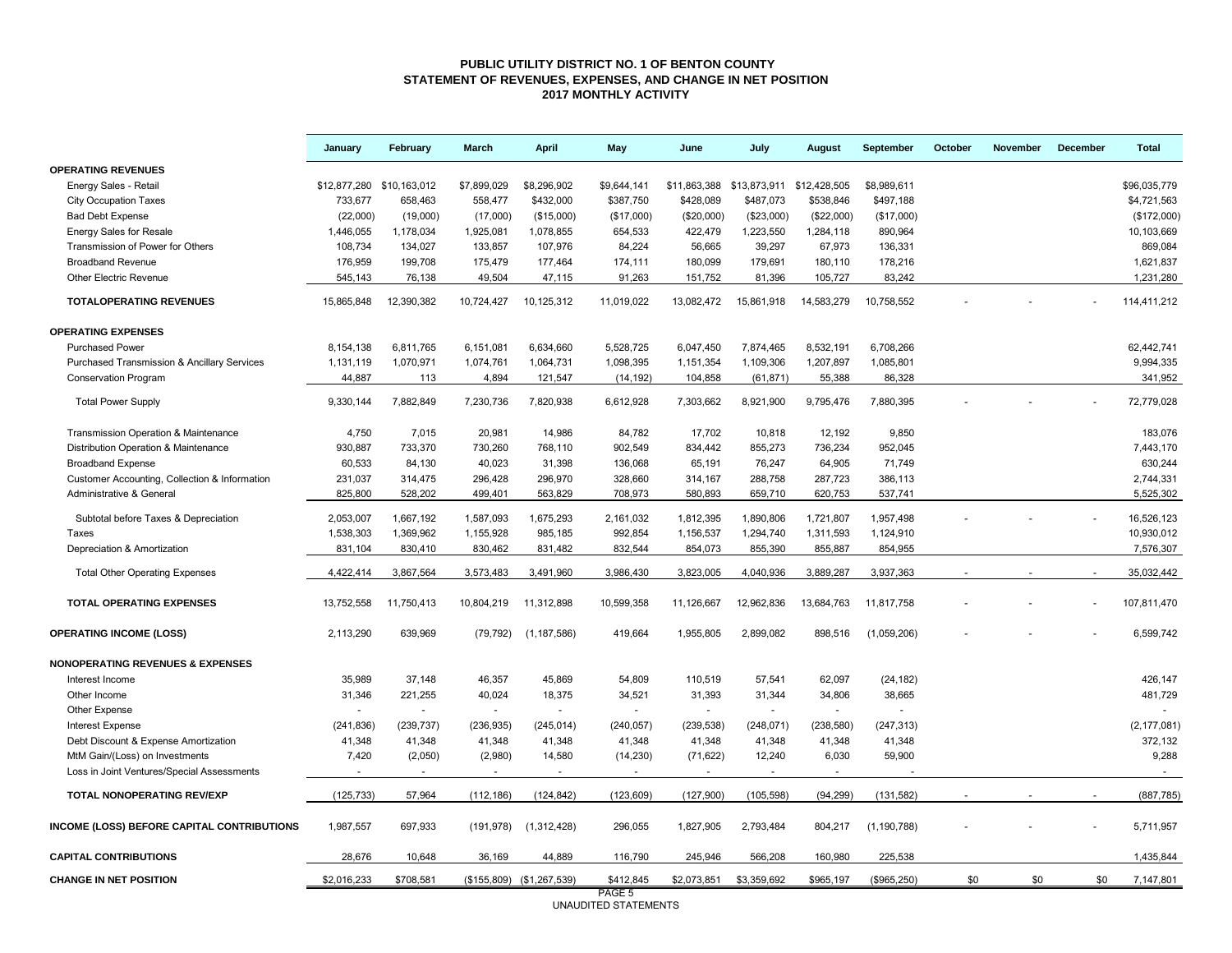# **PUBLIC UTILITY DISTRICT NO. 1 OF BENTON COUNTY COMPARATIVE STATEMENT OF NET POSITION ASSETS AND DEFERRED OUTFLOWS OF RESOURCES**

|                                                           |                         |                         | Increase/(Decrease)      |         |
|-----------------------------------------------------------|-------------------------|-------------------------|--------------------------|---------|
|                                                           | 9/30/2017               | 9/30/2016               | Amount                   | Percent |
| <b>ASSETS</b>                                             |                         |                         |                          |         |
|                                                           |                         |                         |                          |         |
| <b>CURRENT ASSETS</b>                                     |                         |                         |                          |         |
| Cash & Cash Equivalents                                   |                         |                         |                          |         |
| Unrestricted Cash & Cash Equivalents                      | 25,631,448              | 31,505,427              | (\$5,873,979)            |         |
| <b>Restricted Construction Account</b>                    |                         |                         |                          |         |
| Investments                                               | 11,915,520              | 817,717                 | 11,097,803               |         |
| Designated Debt Service Reserve Fund                      | 3,032,152               | 3,032,152               | 0                        |         |
| Designated Power Market Voltly                            | 3,300,000               | 3,300,000               |                          |         |
| Designated Special Capital Rsv                            | 16,863,084              | 5,300,000               | 11,563,084               |         |
| <b>Designated Customer Deposits</b>                       | 1,400,000               | 1,400,000               | $\overline{a}$           |         |
| Accounts Receivable, net                                  | 9,246,329               | 8,423,149               | 823,180                  |         |
| <b>BPA Prepay Receivable</b>                              | 600,000                 | 600,000                 |                          |         |
| <b>Accrued Interest Receivable</b>                        | 79,937                  | 18,943                  | 60,994                   |         |
| Wholesale Power Receivable                                | 515,006                 | 1,124,885               | (609, 879)               |         |
| <b>Accrued Unbilled Revenue</b>                           | 2,400,000               | 2,500,000               | (100,000)                |         |
| <b>Inventory Materials &amp; Supplies</b>                 | 5,526,871               | 6,168,269               | (641, 398)               |         |
| Prepaid Expenses & Option Premiums                        | 263,528                 | 277,114                 | (13,586)                 |         |
| <b>Total Current Assets</b>                               | 80,773,876              | 64,467,656              | 16,306,220               | 25%     |
| <b>NONCURRENT ASSETS</b>                                  |                         |                         |                          |         |
|                                                           |                         |                         |                          |         |
| <b>Restricted Bond Reserve Fund</b>                       | 1,107,865               | 1,107,865               | $\mathbf 0$              |         |
| <b>Other Receivables</b>                                  | 97,387                  | 96,714                  | 673                      |         |
| <b>Preliminary Surveys</b>                                | 50,491                  | 65,006                  | (14, 515)                |         |
| <b>BPA Prepay Receivable</b>                              | 6,000,000               | 6,600,000               | (600,000)                |         |
| Deferred Purchased Power Costs                            | 6,477,564<br>13,733,307 | 7,432,306<br>15,301,891 | (954, 742)<br>(968, 584) | $-10%$  |
| <b>Utility Plant</b>                                      |                         |                         |                          |         |
| Land and Intangible Plant                                 | 3,488,023               | 3,469,496               | 18.527                   |         |
| <b>Electric Plant in Service</b>                          | 311,582,275             | 301,966,971             | 9,615,304                |         |
| <b>Construction Work in Progress</b>                      | 3,809,901               | 4,028,549               | (218, 648)               |         |
| <b>Accumulated Depreciation</b>                           | (194, 408, 903)         | (188, 998, 692)         | (5,410,211)              |         |
| <b>Net Utility Plant</b>                                  | 124,471,296             | 120,466,324             | 4,004,972                | 3%      |
| <b>Total Noncurrent Assets</b>                            | 138,204,603             | 135,768,215             | 2,436,388                | 2%      |
| <b>Total Assets</b>                                       | 218,978,478             | 200,235,871             | 18,742,607               | 9%      |
|                                                           |                         |                         |                          |         |
| DEFERRED OUTFLOWS OF RESOURCES                            |                         |                         |                          |         |
| Unamortized Loss on Defeased Debt                         | (14, 578)               | 66,027                  | (80, 605)                |         |
| Pension Deferred Outflow                                  | 2,019,756               | 1,319,722               | 700,034                  |         |
| Accumulated Decrease in Fair Value of Hedging Derivatives | 547,085                 | 752,382                 | (205, 297)               |         |
| <b>Total Deferred Outflows of Resources</b>               | 2,552,263               | 2,138,131               | 414,132                  |         |
|                                                           |                         |                         |                          |         |
| TOTAL ASSETS & DEFERRED OUTFLOWS OF RESOURCES             | 221,530,741             | 202,374,002             | 19,156,739               | 9%      |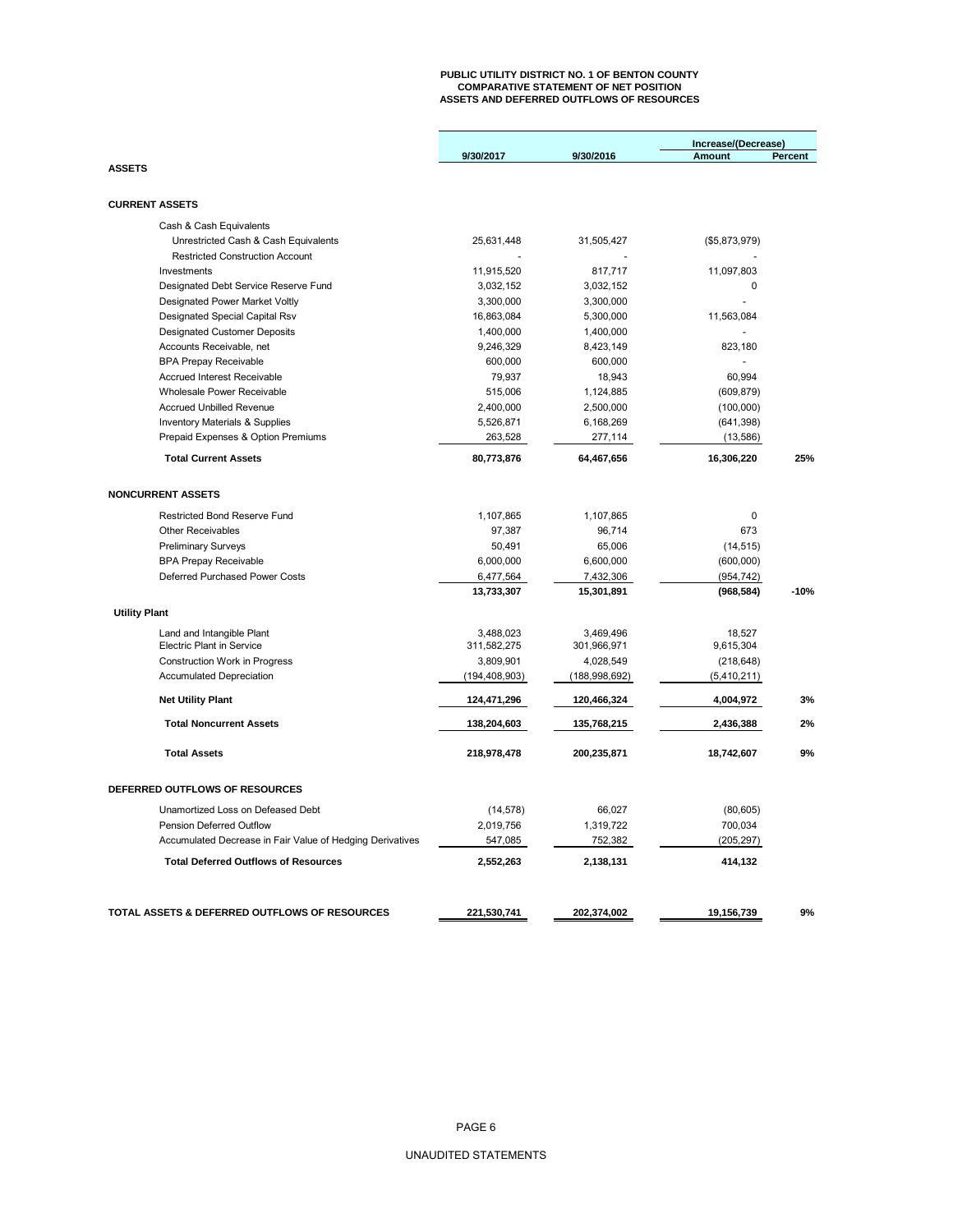# **PUBLIC UTILITY DISTRICT NO. 1 OF BENTON COUNTY COMPARATIVE STATEMENT OF NET POSITION LIABILITIES AND DEFERRED INFLOWS OF RESOURCES**

|                                                           |             |              | Increase/(Decrease) |         |  |  |
|-----------------------------------------------------------|-------------|--------------|---------------------|---------|--|--|
| <b>LIABILITIES</b>                                        | 9/30/2017   | 9/30/2016    | Amount              | Percent |  |  |
|                                                           |             |              |                     |         |  |  |
| <b>CURRENT LIABILITIES</b>                                |             |              |                     |         |  |  |
| <b>Warrants Outstanding</b>                               |             | \$180,703    | (\$180, 703)        |         |  |  |
| <b>Accounts Payable</b>                                   | 8,334,342   | 8,765,308    | (430, 966)          |         |  |  |
| <b>Customer Deposits</b>                                  | 1,602,165   | 1,462,864    | 139,301             |         |  |  |
| <b>Accrued Taxes Payable</b>                              | 2,889,379   | 2,712,405    | 176,974             |         |  |  |
| Other Current & Accrued Liabilities                       | 2,597,456   | 1,670,423    | 927,033             |         |  |  |
| Accrued Interest Payable                                  | 1,135,903   | 994,954      | 140,949             |         |  |  |
| Revenue Bonds, Current Portion                            | 3,045,000   | 2,920,000    | 125,000             |         |  |  |
| <b>Total Current Liabilities</b>                          | 19,604,245  | 18,706,657   | 897,588             | 5%      |  |  |
| <b>NONCURRENT LIABILITIES</b>                             |             |              |                     |         |  |  |
| 2010 Bond Issue                                           | 17,345,000  | 17,345,000   |                     |         |  |  |
| 2011 Bond Issue                                           | 17,090,000  | 29,470,000   |                     |         |  |  |
| 2016 Bond Issue                                           | 22,470,000  |              | (12,380,000)        |         |  |  |
| Unamortized Premium & Discount                            |             |              | 22,470,000          |         |  |  |
|                                                           | 4,460,945   | 2,765,605    | 1,695,340           |         |  |  |
| Pension Liability                                         | 13,019,386  | 11,212,267   | 1,807,119           |         |  |  |
| Deferred Revenue                                          | 676,784     | 543,874      | 132,910             |         |  |  |
| <b>BPA Prepay Incentive Credit</b>                        | 1,773,847   | 1,935,103    | (161, 256)          |         |  |  |
| <b>Other Liabilities</b>                                  | 987,713     | 2,661,444    | (1,673,731)         |         |  |  |
| <b>Total Noncurrent Liabilities</b>                       | 77,823,675  | 65,933,293   | 1,800,382           | 18%     |  |  |
| <b>Total Liabilities</b>                                  | 97,427,919  | 84,639,950   | 2,697,969           | 15%     |  |  |
| DEFERRED INFLOWS OF RESOURCES                             |             |              |                     |         |  |  |
| Pension Deferred Inflow                                   | 245.673     | 1,772,202    | (1,526,529)         |         |  |  |
| Accumulated Increase in Fair Value of Hedging Derivatives | 596,697     | 973,039      | (376, 342)          |         |  |  |
| <b>Total Deferred Inflows of Resources</b>                | 842,370     | 2,745,241    | (1,902,871)         | -69%    |  |  |
|                                                           |             |              |                     |         |  |  |
| <b>NET POSITION</b>                                       |             |              |                     |         |  |  |
| Net Investment in Capital Assets                          | 60,045,773  | 68,031,746   | (7,985,973)         |         |  |  |
| Restricted for Debt Service                               | 1,107,865   | 1,107,865    | 0                   |         |  |  |
| Unrestricted                                              | 62,106,814  | 45,849,200   | 16,257,614          |         |  |  |
| <b>Total Net Position</b>                                 | 123,260,452 | 114,988,811  | 8,271,641           | 7%      |  |  |
| TOTAL NET POSITION, LIABILITIES AND                       |             |              |                     |         |  |  |
| DEFERRED INFLOWS OF RESOURCES                             | 221,530,741 | 202,374,002  | 19,156,739          | 9%      |  |  |
| <b>CURRENT RATIO:</b>                                     | 4.12:1      | 3.45:1       |                     |         |  |  |
| (Current Assets / Current Liabilities)                    |             |              |                     |         |  |  |
| <b>WORKING CAPITAL:</b>                                   | 61,169,631  | \$45,760,999 | \$15,408,632        | 34%     |  |  |
| (Current Assets less Current Liabilities)                 |             |              |                     |         |  |  |
|                                                           |             |              |                     |         |  |  |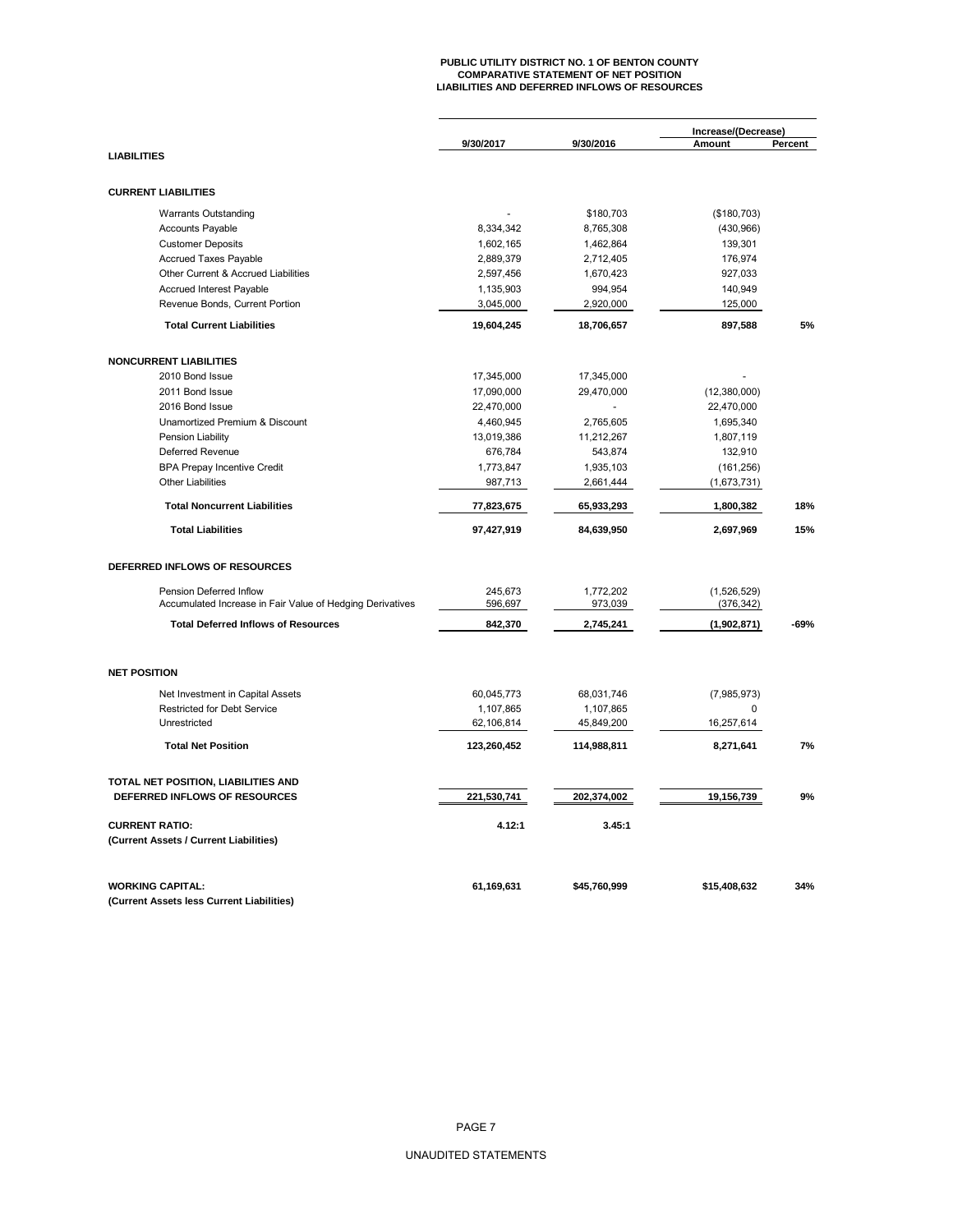#### **PUBLIC UTILITY DISTRICT NO. 1 OF BENTON COUNTY ENERGY STATISTICAL DATA CURRENT MONTH**

|                                                                            | 9/30/2017                  |                           |               | 9/30/2016                    |               |
|----------------------------------------------------------------------------|----------------------------|---------------------------|---------------|------------------------------|---------------|
|                                                                            |                            | <b>AMENDED</b>            | <b>PCT</b>    |                              | <b>PCT</b>    |
|                                                                            | <b>ACTUAL</b>              | <b>BUDGET</b>             | <b>VAR</b>    | <b>ACTUAL</b>                | VAR           |
| <b>ENERGY SALES RETAIL - REVENUE</b><br>Residential                        | 4,514,084                  |                           | $-19%$        |                              | 9%            |
| <b>Small General Service</b>                                               | 813,703                    | \$5,540,446<br>1,092,828  | $-26%$        | \$4,131,743<br>764,059       | 6%            |
| Medium General Service                                                     | 1,167,573                  | 1,690,400                 | $-31%$        | 1,115,807                    | 5%            |
| Large General Service                                                      | 1,355,515                  | 1,853,010                 | $-27%$        | 1,271,921                    | 7%            |
| Large Industrial                                                           | 292,868                    | 115.780                   | 153%          | 244,523                      | 20%           |
| Small Irrigation                                                           | 118,919                    | 172,072                   | $-31%$        | 174,914                      | $-32%$        |
| Large Irrigation                                                           | 1,671,089                  | 371,975                   | 349%          | 1,582,304                    | 6%            |
| <b>Street Lights</b>                                                       | 17,482                     | 17,011                    | 3%            | 15,485                       | 13%           |
| <b>Security Lights</b>                                                     | 22,197                     | 7,764                     | 186%          | 20,607                       | 8%            |
| <b>Unmetered Accounts</b>                                                  | 16,182                     | 11,778                    | 37%           | 15,525                       | 4%            |
| <b>Billed Revenues Before Taxes &amp; Unbilled Revenue</b>                 | \$9,989,612                | \$10,873,064              | -8%           | \$9,336,888                  | 7%            |
| <b>Unbilled Revenue</b>                                                    | (1,000,000)                | (1,000,000)               | 0%            | (1,400,000)                  | $-29%$        |
| <b>Energy Sales Retail Subtotal</b>                                        | \$8,989,612                | \$9,873,064               | -9%           | \$7,936,888                  | 13%           |
| <b>City Occupation Taxes</b>                                               | 497,189                    | 589,611                   | $-16%$        | 415,220                      | 20%           |
| Bad Debt Expense (reduced from 0.18% to 0.16% of retail sales in Jan 2017) | (17,000)                   | (16, 465)                 | 3%            | (18,000)                     | $-6%$         |
| <b>TOTAL SALES - REVENUE</b>                                               | \$9,469,801                | \$10,446,210              | -9%           | \$8,334,108                  | 14%           |
| <b>ENERGY SALES RETAIL - kWh</b>                                           |                            |                           |               |                              |               |
| Residential                                                                | 53,038,585                 | 114,242,021               | $-54%$        | 49,472,576                   | 7%            |
| <b>Small General Service</b>                                               | 11,357,363                 | 16,189,097                | $-30%$        | 10,839,759                   | 5%            |
| <b>Medium General Service</b>                                              | 16,509,954                 | 21,039,259                | $-22%$        | 16,093,629                   | 3%            |
| Large General Service                                                      | 20,970,960                 | 27,796,651                | $-25%$        | 19,923,658                   | 5%            |
| Large Industrial                                                           | 5,753,440                  | 1,860,843                 | 209%          | 4,427,850                    | 30%           |
| Small Irrigation                                                           | 1,809,769                  | 218,583                   | 728%          | 2,005,457                    | $-10%$        |
| Large Irrigation                                                           | 29,243,746                 | 8,559,963                 | 242%          | 33,735,656                   | $-13%$        |
| <b>Street Lights</b>                                                       | 211,253                    | 53,797                    | 293%          | 211,187                      | 0%            |
| <b>Security Lights</b>                                                     | 90,850                     | (67, 772)                 | $-234%$       | 101,366                      | $-10%$        |
| <b>Unmetered Accounts</b>                                                  | 253,715                    | 276,073                   | $-8%$         | 259,637                      | $-2%$         |
| <b>TOTAL kWh BILLED</b>                                                    | 139,239,635                | 190,168,515               | $-27%$        | 137,070,775                  | 2%            |
| <b>NET POWER COST</b>                                                      |                            |                           |               |                              |               |
| <b>BPA Power Costs</b>                                                     |                            |                           |               |                              |               |
| Slice                                                                      | 2,825,681                  | \$2,811,381               | 1%            | 2,838,770                    | 0%            |
| <b>Block</b>                                                               | 2,034,588                  | 2,026,878                 | 0%            | 2,019,580                    | 1%            |
| Subtotal                                                                   | 4,860,269                  | 4,838,259                 | 0%            | 4,858,350                    | 0%            |
| <b>Other Power Purchases</b>                                               | 850,493                    | (2,836,962)               | $-130%$       | 665,150                      | 28%           |
| Frederickson                                                               | 997,503                    | 4,175,976                 | $-76%$        | 1,560,127                    | -36%          |
| Transmission                                                               | 916,549                    | 835,106                   | 10%           | 787,834                      | 16%           |
| Ancillary                                                                  | 169,253                    | 286,214                   | $-41%$        | 318,940                      | $-47%$        |
| <b>Conservation Program</b>                                                | 86,329                     | (1,089)                   | -8027%        | 124,031                      | $-30%$        |
| <b>Gross Power Costs</b>                                                   | 7,880,396                  | 7,297,504                 | 8%            | 8,314,432                    | $-5%$         |
| Less Sales for Resale-Energy                                               | (826, 434)                 | (1, 565, 144)             | $-47%$        | (1, 282, 181)                | $-36%$        |
| Less Sales for Resale-Gas                                                  | (64, 530)                  |                           | n/a           | (87, 525)                    | -26%          |
| Less Transmission of Power for Others                                      | (136, 331)                 | (340, 010)                | -60%          | (42, 200)                    | >200%         |
| <b>NET POWER COSTS</b>                                                     | \$6,853,101                | 5,392,350                 | 27%           | 6,902,526                    | $-1%$         |
| <b>NET POWER - kWh</b>                                                     |                            |                           |               |                              |               |
| <b>BPA Power</b>                                                           |                            |                           |               |                              |               |
| Slice                                                                      | 66,291,000                 | 151,467,503               | $-56%$        | 60,261,000                   | 10%           |
| <b>Block</b>                                                               | 65,842,000                 | 64,762,474                | 2%            | 65,307,000                   | 1%            |
| Subtotal                                                                   | 132, 133, 000              | 216,229,977               | $-39%$        | 125.568.000                  | 5%            |
| Other Power Purchases                                                      | 16,840,000                 | 130,542,929               | 200%          | 10,910,000                   | 54%           |
| Frederickson                                                               | 12,875,000                 | 101,706,000               | $-87%$        | 33,033,000                   | $-61%$        |
| Gross Power kWh                                                            | 161,848,000                | 448,478,906               | $-64%$        | 169,511,000                  | -5%           |
| Less Sales for Resale                                                      | (30, 485, 000)             | (187, 024, 596)           | $-84%$        | (42, 146, 000)               | -28%          |
| Less Transmission Losses/Imbalance<br><b>NET POWER - kWh</b>               | (1,793,000)<br>129,570,000 | (315, 299)<br>261,139,011 | 469%<br>-50%  | (2, 125, 000)<br>125,240,000 | $-16%$<br>3%  |
|                                                                            |                            |                           |               |                              |               |
| <b>COST PER MWh: (dollars)</b>                                             |                            |                           |               |                              |               |
| Gross Power Cost (average)                                                 | \$48.69                    | \$16.27                   | 199%          | \$49.05                      | $-1%$         |
| Net Power Cost                                                             | \$52.89                    | \$20.65                   | 156%          | \$55.11                      | -4%           |
| <b>BPA Power Cost</b><br>Sales for Resale                                  | \$36.78<br>\$27.11         | \$22.38<br>\$45.40        | 64%<br>$-40%$ | \$38.69<br>\$30.42           | -5%<br>$-11%$ |
|                                                                            |                            |                           |               |                              |               |
| <b>ACTIVE SERVICE LOCATIONS:*</b><br>Residential                           | 43,993                     |                           |               | 43,309                       | 2%            |
| <b>Small General Service</b>                                               | 4,991                      |                           |               | 4,942                        | 1%            |
| <b>Medium General Service</b>                                              | 785                        |                           |               | 772                          | 2%            |
| Large General Service                                                      | 160                        |                           |               | 159                          | 1%            |
| Large Industrial                                                           | 5                          |                           |               | 5                            | 0%            |
|                                                                            | 561                        |                           |               | 559                          | 0%            |
| Small Irrigation                                                           | 434                        |                           |               | 234                          | 85%           |
| Large Irrigation<br><b>Street Lights</b>                                   | 9                          |                           |               | 9                            | 0%            |
| <b>Security Lights</b>                                                     | 1,934                      |                           |               | 1,477                        | 31%           |
| <b>Unmetered Accounts</b>                                                  | 378                        |                           |               | 366                          | 3%            |
| <b>TOTAL</b>                                                               | 53,250                     |                           |               | 51,832                       | 3%            |

\*Due to implementation of a new Customer Information System in March 2017, active service locations are being reported. Prior to this change, service<br>agreements were being reported which could have multiple service locati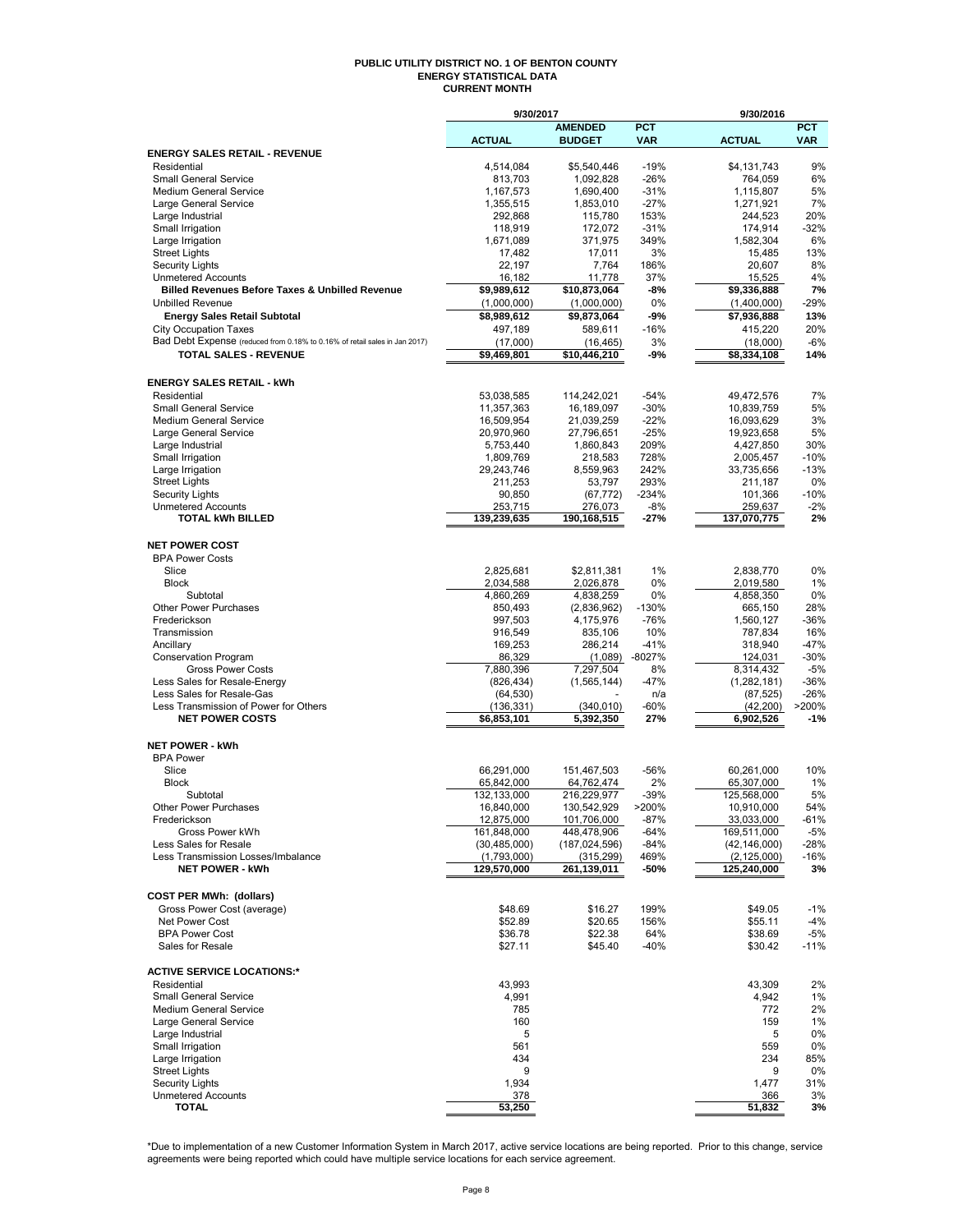#### **PUBLIC UTILITY DISTRICT NO. 1 OF BENTON COUNTY ENERGY STATISTICAL DATA YEAR TO DATE**

|                                                                            | 9/30/2017                    |                              |               | 9/30/2016                    |               |
|----------------------------------------------------------------------------|------------------------------|------------------------------|---------------|------------------------------|---------------|
|                                                                            |                              | <b>AMENDED</b>               | <b>PCT</b>    |                              | <b>PCT</b>    |
| <b>ENERGY SALES RETAIL - REVENUE</b>                                       | <b>ACTUAL</b>                | <b>BUDGET</b>                | <b>VAR</b>    | <b>ACTUAL</b>                | <b>VAR</b>    |
| Residential                                                                | 48,559,444                   | \$44,716,793                 | 9%            | \$40,098,943                 | 21%           |
| <b>Small General Service</b>                                               | 7,187,873                    | 7,117,396                    | 1%            | 6,427,959                    | 12%           |
| <b>Medium General Service</b>                                              | 9,598,737                    | 9,666,673                    | $-1%$         | 8,797,317                    | 9%            |
| Large General Service                                                      | 10,559,956                   | 10,626,851                   | $-1%$         | 9,729,969                    | 9%            |
| Large Industrial                                                           | 2,542,575                    | 2,492,191                    | 2%            | 2,373,184                    | 7%            |
| Small Irrigation                                                           | 820,964                      | 865,582                      | -5%           | 905,943                      | -9%           |
| Large Irrigation                                                           | 19,263,010                   | 19,495,203                   | -1%           | 20,356,851                   | $-5%$         |
| <b>Street Lights</b><br><b>Security Lights</b>                             | 157,335                      | 156,515                      | 1%<br>1%      | 153,962                      | 2%<br>4%      |
| <b>Unmetered Accounts</b>                                                  | 200,256<br>145,638           | 199,124<br>144,863           | 1%            | 193,247<br>140,566           | 4%            |
| <b>Billed Revenues Before Taxes &amp; Unbilled Revenue</b>                 | \$99,035,788                 | \$95,481,191                 | 4%            | \$89,177,941                 | 11%           |
| <b>Unbilled Revenue</b>                                                    | (3,000,000)                  | (3,000,000)                  | 0%            | (1,900,000)                  | 58%           |
| <b>Energy Sales Retail Subtotal</b>                                        | \$96,035,788                 | \$92,481,191                 | 4%            | \$87,277,941                 | 10%           |
| <b>City Occupation Taxes</b>                                               | 4,721,560                    | 4,683,231                    | 1%            | 4,049,009                    | 17%           |
| Bad Debt Expense (reduced from 0.18% to 0.16% of retail sales in Jan 2017) | (172,000)                    | (179, 818)                   | -4%           | (168, 530)                   | 2%            |
| <b>TOTAL SALES - REVENUE</b>                                               | \$100,585,348                | \$96,984,604                 | 4%            | \$91,158,420                 | 10%           |
| <b>ENERGY SALES RETAIL - kWh</b>                                           |                              |                              |               |                              |               |
| Residential                                                                | 591,775,601                  | 589,405,586                  | 0%            | 501,326,336                  | 18%           |
| <b>Small General Service</b>                                               | 99,933,974                   | 99,544,559                   | 0%            | 93,123,566                   | 7%            |
| <b>Medium General Service</b>                                              | 141,102,307                  | 140,663,436                  | 0%            | 134,839,233                  | 5%            |
| Large General Service                                                      | 172,299,612                  | 171,841,857                  | 0%            | 164,278,165                  | 5%            |
| Large Industrial                                                           | 49,651,630                   | 48,704,401                   | 2%            | 48,213,721                   | 3%            |
| Small Irrigation                                                           | 12,658,399                   | 12,899,373                   | $-2%$         | 14,708,086                   | $-14%$        |
| Large Irrigation                                                           | 371,049,917                  | 378,493,861                  | $-2%$         | 402,587,516                  | $-8%$         |
| <b>Street Lights</b><br><b>Security Lights</b>                             | 1,901,373                    | 1,906,489                    | 0%<br>$-2%$   | 1,955,257<br>959,852         | $-3%$<br>-12% |
| <b>Unmetered Accounts</b>                                                  | 840,128<br>2,283,835         | 857,684<br>2,283,509         | 0%            | 2,319,885                    | $-2%$         |
| <b>TOTAL kWh BILLED</b>                                                    | 1,443,496,776                | 1,446,600,755                | 0%            | 1,364,311,617                | 6%            |
| <b>NET POWER COST</b>                                                      |                              |                              |               |                              |               |
| <b>BPA Power Costs</b>                                                     |                              |                              |               |                              |               |
| Slice                                                                      | \$25,431,129                 | \$25,251,391                 | 1%            | \$25,682,768                 | $-1%$         |
| <b>Block</b>                                                               | 19,141,723                   | 19,332,069                   | $-1%$         | 18,913,174                   | 1%            |
| Subtotal                                                                   | \$44,572,852                 | \$44,583,460                 | 0%            | \$44,595,942                 | 0%            |
| <b>Other Power Purchases</b>                                               | 8,670,957                    | 6,250,421                    | 39%           | 6,900,036                    | 26%           |
| Frederickson                                                               | 9,198,933                    | 10,511,553                   | $-12%$        | 10,359,924                   | $-11%$        |
| Transmission<br>Ancillary                                                  | 7,547,982<br>2,446,354       | 6,892,466<br>2,972,167       | 10%<br>$-18%$ | 6,890,363<br>2,995,212       | 10%<br>$-18%$ |
| Generation                                                                 | 0                            |                              | n/a           |                              | n/a           |
| <b>Conservation Program</b>                                                | 341,952                      | 443,335                      | $-23%$        | 330,091                      | 4%            |
| <b>Gross Power Costs</b>                                                   | \$72,779,030                 | \$71,653,402                 | 2%            | \$72,071,569                 | 1%            |
| Less Sales for Resale-Energy                                               | (9,375,500)                  | (10, 344, 601)               | -9%           | (10, 184, 778)               | -8%           |
| Less Sales for Resale-Gas                                                  | (728, 169)                   |                              | n/a           | (691, 483)                   | 5%            |
| Less Transmission of Power for Others                                      | (869, 084)                   | (797,626)                    | 9%            | (577, 015)                   | 51%           |
| <b>NET POWER COSTS</b>                                                     | \$61,806,277                 | \$60,511,175                 | 2%            | \$60,618,293                 | 2%            |
| <b>NET POWER - kWh</b>                                                     |                              |                              |               |                              |               |
| <b>BPA Power</b>                                                           |                              |                              |               |                              |               |
| Slice                                                                      | 909,338,000                  | 922,842,503                  | -1%           | 810,995,000                  | 12%           |
| <b>Block</b><br>Subtotal                                                   | 718,378,000<br>1,627,716,000 | 718,451,474<br>1,641,293,977 | 0%<br>$-1%$   | 712,031,000<br>1,523,026,000 | 1%<br>7%      |
| Other Power Purchases                                                      | 199,811,000                  | 188,277,929                  | >200%         | 173,214,000                  | 15%           |
| Frederickson                                                               | 115,781,000                  | 138,906,000                  | $-17%$        | 156,949,000                  | -26%          |
| Gross Power kWh                                                            | 1,943,308,000                | 1,968,477,906                | $-1%$         | 1,853,189,000                | 5%            |
| Less Sales for Resale                                                      | (463, 384, 000)              | (466, 864, 596)              | -1%           | (451,081,000)                | 3%            |
| Less Transmission Losses/Imbalance                                         | (24,020,000)                 | (24, 478, 299)               | $-2\%$        | (22, 430, 000)               | 7%            |
| <b>NET POWER - kWh</b>                                                     | 1,455,904,000                | 1,477,135,011                | -1%           | 1,379,678,000                | 6%            |
| <b>COST PER MWh: (dollars)</b>                                             |                              |                              |               |                              |               |
| Gross Power Cost (average)                                                 | \$37.45                      | \$36.40                      | 3%            | \$38.89                      | -4%           |
| Net Power Cost                                                             | \$42.45                      | \$40.97                      | 4%            | \$43.94                      | -3%           |
| <b>BPA Power Cost</b><br>Sales for Resale                                  | \$27.38<br>\$20.23           | \$27.16<br>\$21.05           | 1%<br>-4%     | \$29.28<br>\$22.58           | -6%<br>$-10%$ |
|                                                                            |                              |                              |               |                              |               |
| <b>AVERAGE ACTIVE SERVICE LOCATIONS:*</b><br>Residential                   | 43,784                       |                              |               | 43,050                       | 2%            |
| <b>Small General Service</b>                                               | 4,967                        |                              |               | 4,905                        | 1%            |
| Medium General Service                                                     | 781                          |                              |               | 766                          | 2%            |
| Large General Service                                                      | 160                          |                              |               | 156                          | 3%            |
| Large Industrial                                                           | 5                            |                              |               | 5                            | 0%            |
| Small Irrigation                                                           | 558                          |                              |               | 557                          | 0%            |
| Large Irrigation                                                           | 429                          |                              |               | 233                          | 84%           |
| <b>Street Lights</b><br><b>Security Lights</b>                             | 9<br>1,946                   |                              |               | 9<br>1,477                   | 0%<br>32%     |
| <b>Unmetered Accounts</b>                                                  | 378                          |                              |               | 365                          | 4%            |
| <b>TOTAL</b>                                                               | 53,018                       |                              |               | 51,523                       | 3%            |
|                                                                            |                              |                              |               |                              |               |

\*Due to implementation of a new Customer Information System in March 2017, active service locations are being reported. Prior to this change, service<br>agreements were being reported which could have multiple service locati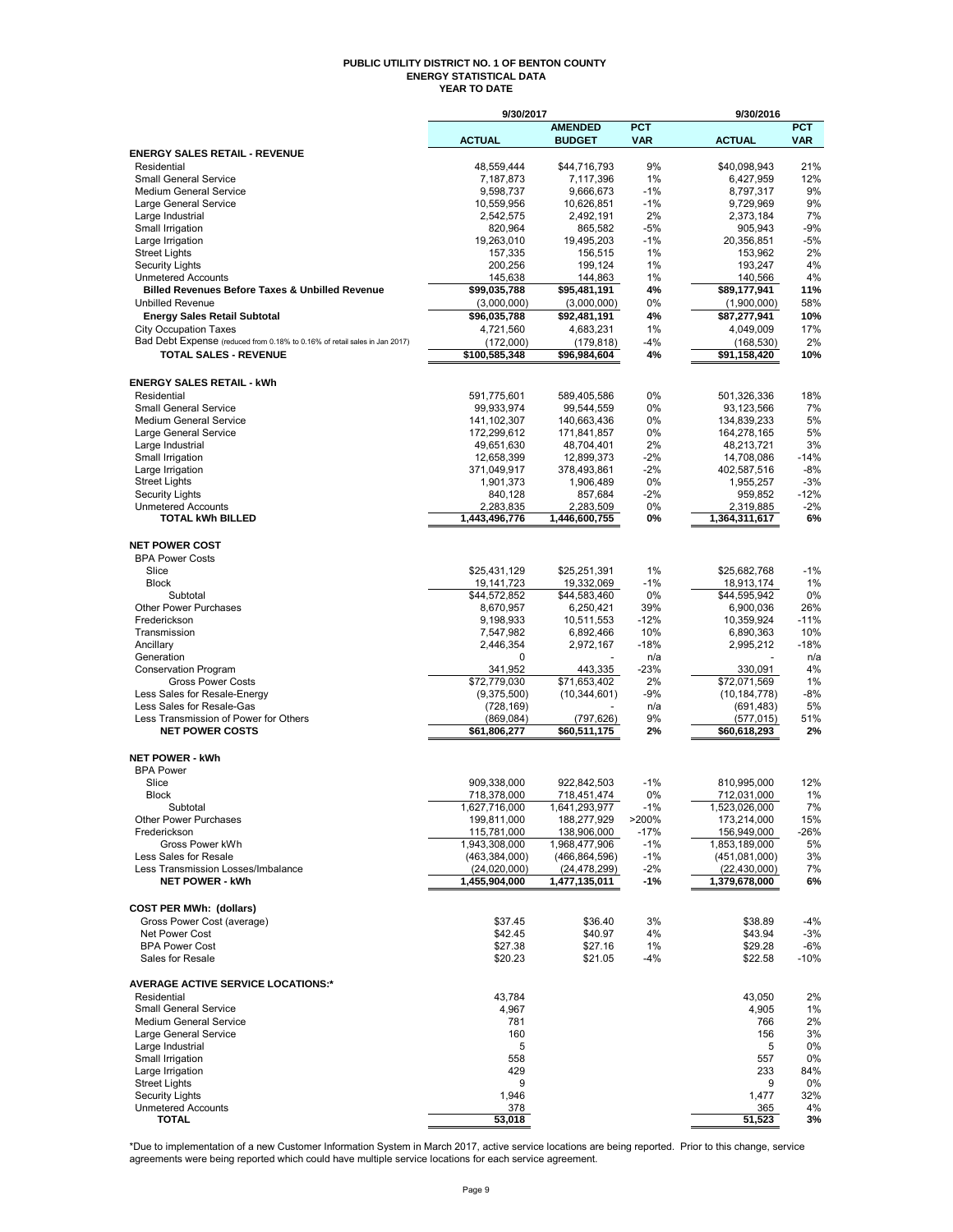#### **PUBLIC UTILITY DISTRICT NO. 1 OF BENTON COUNTY KWH SALES MONTHLY ACTIVITY**

|                               | January        | February       | March      | April      | May        | June        | July        | August     | September  | October    | November   | December       | Total       |
|-------------------------------|----------------|----------------|------------|------------|------------|-------------|-------------|------------|------------|------------|------------|----------------|-------------|
| Residential                   |                |                |            |            |            |             |             |            |            |            |            |                |             |
| 2013                          | 85,933,904     | 77,488,047     | 56,513,417 | 48,071,841 | 41,520,865 | 42,301,535  | 51,932,912  | 59,463,795 | 53,272,213 | 41,006,176 | 52,879,427 | 87,502,483     | 697,886,615 |
| 2014                          | 90,995,045     | 86,856,866     | 61,276,449 | 46,126,349 | 38,751,097 | 43,347,010  | 51,878,664  | 62,101,272 | 49,381,509 | 38,520,801 | 51,127,327 | 76,441,442     | 696,803,831 |
| 2015                          | 81,753,251     | 70,842,807     | 51,195,817 | 43,964,172 | 38,845,198 | 48,995,659  | 62,750,008  | 58,699,674 | 48,136,350 | 37,850,154 | 46,905,821 | 75,565,855     | 665,504,766 |
| 2016                          | 89,934,474     | 72,255,049     | 53,460,881 | 45,886,799 | 38,721,341 | 44,464,304  | 49,566,548  | 57,564,364 | 49,472,576 | 38,810,551 | 46,586,644 | 75,018,157     | 661,741,688 |
| 2017                          | 114,089,923    | 97,473,618     | 72,629,078 | 50,897,608 | 40,454,502 | 45,014,248  | 55,425,631  | 62,752,408 | 53,038,585 |            |            |                | 591,775,601 |
| <b>Small General Service</b>  |                |                |            |            |            |             |             |            |            |            |            |                |             |
| 2013                          | 11,394,724     | 10,700,711     | 8,862,866  | 8,958,701  | 9,285,161  | 9,833,210   | 10,896,923  | 12,097,199 | 11,379,590 | 8,965,721  | 9,306,967  | 11,245,947     | 122,927,720 |
| 2014                          | 12,002,884     | 11,773,687     | 9,247,968  | 8,838,271  | 8,960,528  | 10,069,805  | 10,898,332  | 12,390,218 | 11,106,946 | 9,214,420  | 9,056,203  | 10,725,578     | 124,284,840 |
| 2015                          | 11,273,647     | 10,444,066     | 8,399,963  | 8,630,563  | 9,005,788  | 10,616,996  | 12,060,700  | 11,955,370 | 10,809,845 | 9,065,197  | 8,719,747  | 10,515,898     | 121,497,780 |
| 2016                          | 11,865,345     | 10,615,824     | 8,804,253  | 9,093,517  | 9,217,514  | 10,063,717  | 10,760,436  | 11,863,201 | 10,839,759 | 9,285,276  | 8,652,183  | 10,807,220     | 121,868,245 |
| 2017                          | 13,896,042     | 12,326,759     | 11,375,219 | 8,459,581  | 8,910,557  | 10,148,595  | 11,421,880  | 12,037,978 | 11,357,363 |            |            |                | 99,933,974  |
| <b>Medium General Service</b> |                |                |            |            |            |             |             |            |            |            |            |                |             |
| 2013                          | 15,375,716     | 14,629,522     | 12,714,807 | 13,158,263 | 13,461,961 | 14,198,240  | 15,233,651  | 16,943,765 | 16,157,388 | 14,583,038 | 14,990,108 | 15,803,535     | 177,249,994 |
| 2014                          | 16,255,765     | 16,174,267     | 13,320,761 | 13,438,288 | 13,403,247 | 14,808,800  | 15,526,971  | 17,145,841 | 15,985,439 | 15,533,136 | 14,950,232 | 15,501,055     | 182,043,802 |
| 2015                          | 15,719,991     | 15,058,182     | 13,124,396 | 13,611,242 | 14,078,883 | 15,970,931  | 16,957,563  | 16,576,440 | 15,990,572 | 15,576,154 | 14,732,964 | 15,213,004     | 182,610,322 |
| 2016                          | 16,032,684     | 15,129,401     | 12,982,308 | 13,939,681 | 13,879,726 | 14,686,797  | 15,578,700  | 16,516,307 | 16,093,629 | 15,538,491 | 14,711,127 | 15,377,852     | 180,466,703 |
| 2017                          | 17,170,328     | 15,406,899     | 15,083,130 | 13,953,993 | 14,157,015 | 15,250,364  | 15,663,861  | 17,906,763 | 16,509,954 |            |            |                | 141,102,307 |
| <b>Large General Service</b>  |                |                |            |            |            |             |             |            |            |            |            |                |             |
| 2013                          | 18,363,206     | 16,370,904     | 16,064,720 | 17,280,008 | 17,300,043 | 17,480,703  | 18,704,243  | 20,956,543 | 20,230,220 | 19,362,880 | 19,518,760 | 17,683,240     | 219,315,470 |
| 2014                          | 18,043,140     | 18,004,500     | 16,529,440 | 16,641,080 | 17,175,060 | 18,408,820  | 19,689,940  | 21,264,420 | 21,006,340 | 21,502,220 | 19,841,340 | 18,573,000     | 226,679,300 |
| 2015                          | 17,888,911     | 17,212,717     | 16,213,065 | 17,278,183 | 17,939,803 | 19,595,384  | 20,935,183  | 20,741,663 | 21,305,140 | 20,558,020 | 18,687,460 | 17,819,400     | 226,174,929 |
| 2016                          | 18,188,600     | 17,545,840     | 16,492,120 | 17,360,382 | 17,583,712 | 18,140,663  | 18,545,919  | 20,497,271 | 19,923,658 | 21,179,801 | 19,314,538 | 18,495,415     | 223,267,919 |
| 2017                          | 18,624,018     | 17,299,889     | 18,510,883 | 17,691,033 | 18,241,931 | 18,951,191  | 20,511,714  | 21,497,993 | 20,970,960 |            |            |                | 172,299,612 |
| Large Industrial              |                |                |            |            |            |             |             |            |            |            |            |                |             |
| 2013                          | 6,303,530      | 5,690,550      | 5,970,720  | 6,363,470  | 6,331,645  | 6,273,940   | 6,074,935   | 6,052,520  | 3,037,994  | 6,374,590  | 4,922,960  | 6,405,925      | 69,802,779  |
| 2014                          | 6,203,055      | 5,695,020      | 6,141,110  | 5,917,690  | 6,227,320  | 6,005,800   | 6,111,425   | 6,258,875  | 5,080,145  | 6,181,005  | 6,125,825  | 5,922,215      | 71,869,485  |
| 2015                          | 5,597,495      | 5,394,485      | 5,337,365  | 5,784,330  | 5,632,340  | 5,678,570   | 4,981,620   | 6,171,695  | 5,623,820  | 5,598,540  | 5,408,760  | 5,732,865      | 66,941,885  |
| 2016                          | 5,743,306      | 5,306,745      | 5,715,980  | 5,547,175  | 4,192,375  | 5,666,470   | 5,704,840   | 5,908,980  | 4,427,850  | 5,998,320  | 5,625,690  | 4,774,520      | 64,612,251  |
| 2017                          | 5,118,880      | 5,319,830      | 5,953,160  | 5,959,920  | 4,342,280  | 5,566,080   | 5,565,400   | 6,072,640  | 5,753,440  |            |            |                | 49,651,630  |
| <b>Small Irrigation</b>       |                |                |            |            |            |             |             |            |            |            |            |                |             |
| 2013                          | 101            | $\overline{a}$ | 480,748    | 1,347,003  | 2,288,143  | 2,390,103   | 3,152,789   | 2,941,397  | 1,826,383  | 742,890    | 41,696     | 30             | 15,211,283  |
| 2014                          |                | $\overline{a}$ | 566,022    | 1,370,794  | 2,487,573  | 2,926,545   | 3,475,842   | 2,988,591  | 2,248,398  | 1,145,157  | (52)       | $\overline{a}$ | 17,208,870  |
| 2015                          | $\overline{a}$ | 9              | 648,290    | 1,481,286  | 2,159,616  | 2,668,782   | 3,213,086   | 3,002,663  | 2,075,784  | 1,172,302  | 2,846      | $\overline{a}$ | 16,424,664  |
| 2016                          | 20             | 181            | 469,477    | 1,607,439  | 2,203,347  | 2,637,887   | 2,835,670   | 2,948,608  | 2,005,457  | 889,198    |            | 4              | 15,597,288  |
| 2017                          | (4)            |                | 277,710    | 434,783    | 1,701,606  | 2,505,109   | 3,147,673   | 2,781,753  | 1,809,769  |            |            |                | 12,658,399  |
| <b>Large Irrigation</b>       |                |                |            |            |            |             |             |            |            |            |            |                |             |
| 2013                          | 259,061        | 415,476        | 10,346,643 | 24,726,514 | 62,939,428 | 75,510,554  | 97,242,342  | 66,591,892 | 27,504,705 | 18,933,975 | 5,069,220  | (2, 131, 722)  | 387,408,088 |
| 2014                          | 247,328        | 266,769        | 11,959,400 | 40,053,677 | 68,929,139 | 94,789,557  | 102,773,871 | 67,085,339 | 38,117,908 | 27,773,132 | 3,179,515  | 258,931        | 455,434,566 |
| 2015                          | 214,532        | 210,554        | 14,636,633 | 39,362,242 | 61,259,905 | 103,842,869 | 98,850,190  | 67,471,445 | 37,832,472 | 24,467,386 | 3,414,781  | 214,109        | 451,777,118 |
| 2016                          | 221,312        | 379,179        | 9,247,984  | 45,291,455 | 66,290,382 | 88,901,499  | 88,434,390  | 70,085,659 | 33,735,656 | 14,740,237 | 2,022,639  | 238,007        | 419,588,399 |
| 2017                          | 200,892        | 229,629        | 1,485,633  | 17,886,279 | 54,086,389 | 93,753,828  | 103,188,520 | 70,975,001 | 29,243,746 |            |            |                | 371,049,917 |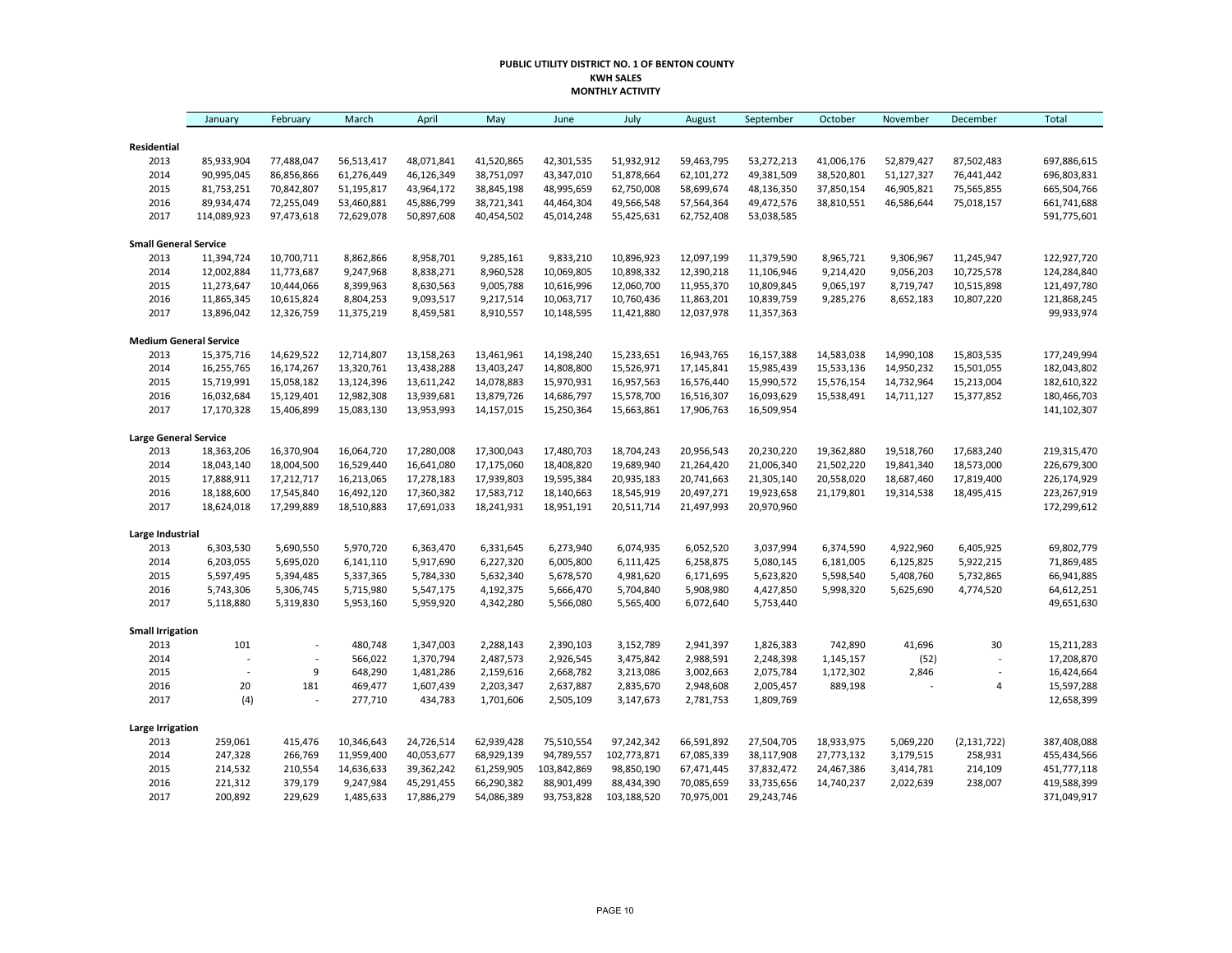#### **PUBLIC UTILITY DISTRICT NO. 1 OF BENTON COUNTY KWH SALES MONTHLY ACTIVITY**

|                        | January     | February    | March       | April       | May         | June        | July        | August      | September   | October     | November    | December    | Total         |
|------------------------|-------------|-------------|-------------|-------------|-------------|-------------|-------------|-------------|-------------|-------------|-------------|-------------|---------------|
|                        |             |             |             |             |             |             |             |             |             |             |             |             |               |
| <b>Street Lights</b>   |             |             |             |             |             |             |             |             |             |             |             |             |               |
| 2013                   | 229,267     | 229,267     | 229,161     | 229,161     | 229,161     | 229,161     | 229,161     | 229,209     | 229,209     | 229,245     | 229,395     | 229,425     | 2,750,822     |
| 2014                   | 229,425     | 229,425     | 229,515     | 229,515     | 225,070     | 224,939     | 225,064     | 225,640     | 225,514     | 225,514     | 225,298     | 225,586     | 2,720,505     |
| 2015                   | 225,624     | 225,624     | 225,624     | 225,672     | 225,672     | 225,672     | 224,880     | 224,880     | 224,928     | 225,024     | 225,024     | 225,024     | 2,703,648     |
| 2016                   | 225,024     | 224,878     | 224,878     | 224,494     | 211,235     | 211,187     | 211,187     | 211,187     | 211,187     | 211,187     | 211,349     | 211,349     | 2,589,142     |
| 2017                   | 211,349     | 211,253     | 211,253     | 211,253     | 211,253     | 211,253     | 211,253     | 211,253     | 211,253     |             |             |             | 1,901,373     |
| <b>Security Lights</b> |             |             |             |             |             |             |             |             |             |             |             |             |               |
| 2013                   | 104,964     | 104,964     | 105,351     | 105,258     | 105,222     | 105,163     | 105,163     | 104,948     | 104,561     | 104,346     | 103,807     | 103,678     | 1,257,425     |
| 2014                   | 103,678     | 103,678     | 103,420     | 103,377     | 103,334     | 103,248     | 103,476     | 114,623     | 114,494     | 114,494     | 114,444     | 114,430     | 1,296,696     |
| 2015                   | 114,451     | 114,408     | 114,073     | 113,696     | 113,531     | 113,488     | 113,488     | 113,445     | 113,402     | 113,359     | 113,359     | 113,309     | 1,364,009     |
| 2016                   | 113,273     | 113,196     | 113,239     | 113,180     | 101,382     | 101,425     | 101,382     | 101,409     | 101,366     | 101,194     | 101,108     | 101,108     | 1,263,262     |
| 2017                   | 100,963     | 100,920     | 91,650      | 91,545      | 91,424      | 91,134      | 90,782      | 90,860      | 90,850      |             |             |             | 840,128       |
| Unmetered              |             |             |             |             |             |             |             |             |             |             |             |             |               |
| 2013                   | 243,914     | 245,210     | 246,506     | 246,506     | 247,676     | 247,676     | 247,676     | 247,676     | 247,676     | 247,676     | 247,676     | 247,686     | 2,963,554     |
| 2014                   | 247,686     | 247,516     | 247,516     | 247,516     | 248,246     | 248,246     | 248,246     | 249,106     | 249,106     | 249,106     | 249,106     | 249,106     | 2,980,502     |
| 2015                   | 249,106     | 249,106     | 249,106     | 248,919     | 248,919     | 248,919     | 248,919     | 254,930     | 254,845     | 255,749     | 257,045     | 257,045     | 3,022,608     |
| 2016                   | 257,045     | 257,045     | 257,045     | 257,045     | 257,045     | 257,045     | 258,341     | 259,637     | 259,637     | 254,365     | 254,365     | 254,365     | 3,082,980     |
| 2017                   | 253,915     | 253,915     | 253,715     | 253,715     | 253,715     | 253,715     | 253,715     | 253,715     | 253,715     |             |             |             | 2,283,835     |
| Total                  |             |             |             |             |             |             |             |             |             |             |             |             |               |
| 2013                   | 138,208,387 | 125,874,651 | 111,534,939 | 120,486,725 | 153,709,305 | 168,570,285 | 203,819,795 | 185,628,944 | 133,989,939 | 110,550,537 | 107,310,016 | 137,090,227 | 1,696,773,750 |
| 2014                   | 144,328,006 | 139,351,728 | 119,621,601 | 132,966,557 | 156,510,614 | 190,932,770 | 210,931,831 | 189,823,925 | 143,515,799 | 120,458,985 | 104,869,238 | 128,011,343 | 1,781,322,397 |
| 2015                   | 133,037,008 | 119,751,958 | 110,144,332 | 130,700,305 | 149,509,655 | 207,957,270 | 220,335,637 | 185,212,205 | 142,367,158 | 114,881,885 | 98,467,807  | 125,656,509 | 1,738,021,729 |
| 2016                   | 142,581,083 | 121,827,338 | 107,768,165 | 139,321,167 | 152,658,059 | 185,130,994 | 191,997,413 | 185,956,623 | 137,070,775 | 107,008,620 | 97,479,643  | 125,277,997 | 1,694,077,877 |
| 2017                   | 169,666,306 | 148,622,712 | 125,871,431 | 115,839,710 | 142,450,672 | 191,745,517 | 215,480,429 | 194,580,364 | 139,239,635 |             |             |             | 1,443,496,776 |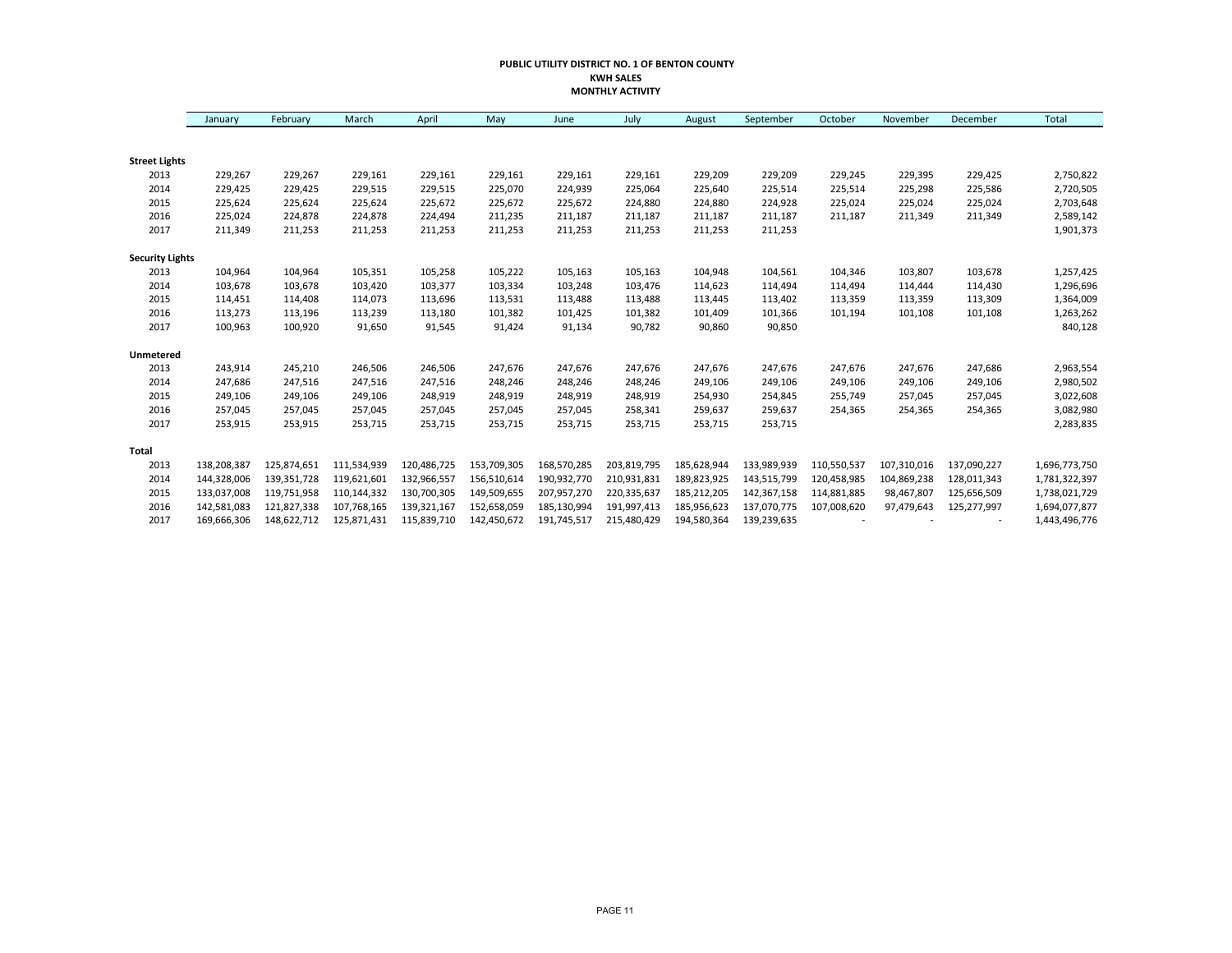## **PUBLIC UTILITY DISTRICT NO. 1 OF BENTON COUNTY CAPITAL ADDITIONS AND RETIREMENTS CURRENT MONTH**

|                                                                        | <b>BALANCE</b>           |                                            |                          | <b>BALANCE</b>           |
|------------------------------------------------------------------------|--------------------------|--------------------------------------------|--------------------------|--------------------------|
|                                                                        | 8/31/2017                | <b>ADDITIONS</b>                           | <b>RETIREMENTS</b>       | 9/30/2017                |
| <b>INTANGIBLE PLANT:</b>                                               |                          |                                            |                          |                          |
| Organizations                                                          | \$28,379                 | \$0                                        | \$0                      | \$28,379                 |
| Franchises & Consents                                                  | 10,022                   |                                            |                          | 10,022                   |
| Miscellaneous & Intangible Plant                                       | 29,078                   | $\overline{\phantom{a}}$                   | $\overline{\phantom{a}}$ | 29,078                   |
| <b>TOTAL</b>                                                           | \$67,480                 | $\blacksquare$                             |                          | 67,480                   |
| <b>GENERATION PLANT:</b>                                               |                          |                                            |                          |                          |
| Land & Land Rights                                                     |                          |                                            |                          |                          |
| Structures & Improvements                                              | 1,141,911                |                                            |                          | 1,141,911                |
| <b>Fuel Holders &amp; Accessories</b>                                  |                          |                                            |                          |                          |
| <b>Other Electric Generation</b>                                       | 770,459                  |                                            |                          | 770,459                  |
| <b>Accessory Electric Equipment</b>                                    |                          |                                            |                          |                          |
| Miscellaneous Power Plant Equipment<br><b>TOTAL</b>                    | 1,912,370                | $\overline{\phantom{a}}$<br>$\blacksquare$ |                          | 1,912,370                |
|                                                                        |                          |                                            |                          |                          |
| <b>TRANSMISSION PLANT:</b>                                             |                          |                                            |                          |                          |
| Land & Land Rights                                                     | 156,400                  |                                            |                          | 156,400                  |
| Clearing Land & Right Of Ways<br><b>Transmission Station Equipment</b> | 25,544                   |                                            |                          | 25,544                   |
| <b>Towers &amp; Fixtures</b>                                           | 832,047<br>256,175       |                                            |                          | 832,047<br>256,175       |
| Poles & Fixtures                                                       | 3,975,802                | 829,760                                    |                          | 4,805,562                |
| Overhead Conductor & Devices                                           | 3,021,163                | 912,709                                    |                          | 3,933,872                |
| <b>TOTAL</b>                                                           | 8,267,131                | 1,742,469                                  | $\blacksquare$           | 10,009,600               |
|                                                                        |                          |                                            |                          |                          |
| <b>DISTRIBUTION PLANT:</b>                                             |                          |                                            |                          |                          |
| Land & Land Rights                                                     | 1,719,251                |                                            |                          | 1,719,251                |
| Structures & Improvements                                              | 295,502                  |                                            |                          | 295,502                  |
| <b>Station Equipment</b><br>Poles, Towers & Fixtures                   | 39,652,548<br>20,158,488 | 219,339<br>58,484                          | (13,606)                 | 39,871,887<br>20,203,366 |
| Overhead Conductor & Devices                                           | 12,888,909               | 105,133                                    | (2,520)                  | 12,991,522               |
| <b>Underground Conduit</b>                                             | 34, 151, 720             | 68,646                                     | (3,518)                  | 34,216,848               |
| Underground Conductor & Devices                                        | 45,066,540               | 68,374                                     | (15, 657)                | 45,119,257               |
| <b>Line Transformers</b>                                               | 29,987,076               | 192,804                                    | (38, 413)                | 30,141,467               |
| Services-Overhead                                                      | 2,768,930                | 3,896                                      | (1,023)                  | 2,771,803                |
| Services-Underground                                                   | 19,517,800               | 54,455                                     |                          | 19,572,255               |
| <b>Meters</b>                                                          | 9,445,103                | 459,796                                    |                          | 9,904,899                |
| Security Lighting                                                      | 869,772                  |                                            | (2, 377)                 | 867,395                  |
| <b>Street Lighting</b>                                                 | 760,352                  |                                            |                          | 760,352                  |
| <b>SCADA System</b>                                                    | 2,420,455                |                                            |                          | 2,420,455                |
| <b>TOTAL</b>                                                           | 219,702,446              | 1,230,927                                  | (77, 114)                | 220,856,259              |
| <b>GENERAL PLANT:</b>                                                  |                          |                                            |                          |                          |
| Land & Land Rights                                                     | 1,130,759                |                                            |                          | 1,130,759                |
| Structures & Improvements                                              | 18,497,562               |                                            |                          | 18,497,562               |
| Information Systems & Technology                                       | 18,515,176               | 208,102                                    |                          | 18,723,278               |
| <b>Transportation Equipment</b>                                        | 7,690,153                |                                            | (41, 202)                | 7,648,951                |
| <b>Stores Equipment</b>                                                | 54,108                   |                                            |                          | 54,108                   |
| Tools, Shop & Garage Equipment                                         | 461,913                  |                                            |                          | 461,913                  |
| Laboratory Equipment                                                   | 489,135                  |                                            |                          | 489,135                  |
| <b>Communication Equipment</b>                                         | 2,432,645                |                                            |                          | 2,432,645                |
| <b>Broadband Equipment</b>                                             | 19,897,716               | 394,443                                    |                          | 20,292,159               |
| Miscellaneous Equipment                                                | 1,141,835                |                                            |                          | 1,141,835                |
| <b>Other Capitalized Costs</b>                                         | 12,125,758               | 11,207                                     | (136)                    | 12,136,829               |
| <b>TOTAL</b>                                                           | 82,436,760               | 613,752                                    | (41, 338)                | 83,009,174               |
| TOTAL ELECTRIC PLANT ACCOUNTS                                          | 312,386,186              | 3,587,148                                  | (118, 452)               | 315,854,882              |
| <b>PLANT HELD FOR FUTURE USE</b>                                       | 388,589                  |                                            |                          | 388,589                  |
| <b>CONSTRUCTION WORK IN PROGRESS</b>                                   | 6,790,369                | (2,980,468)                                |                          | 3,809,901                |
| <b>TOTAL CAPITAL</b>                                                   | 319,565,144              | 606,680                                    | (\$118, 452)             | \$320,053,372            |
|                                                                        |                          |                                            |                          |                          |

**\$2,391,124 Amended Budget**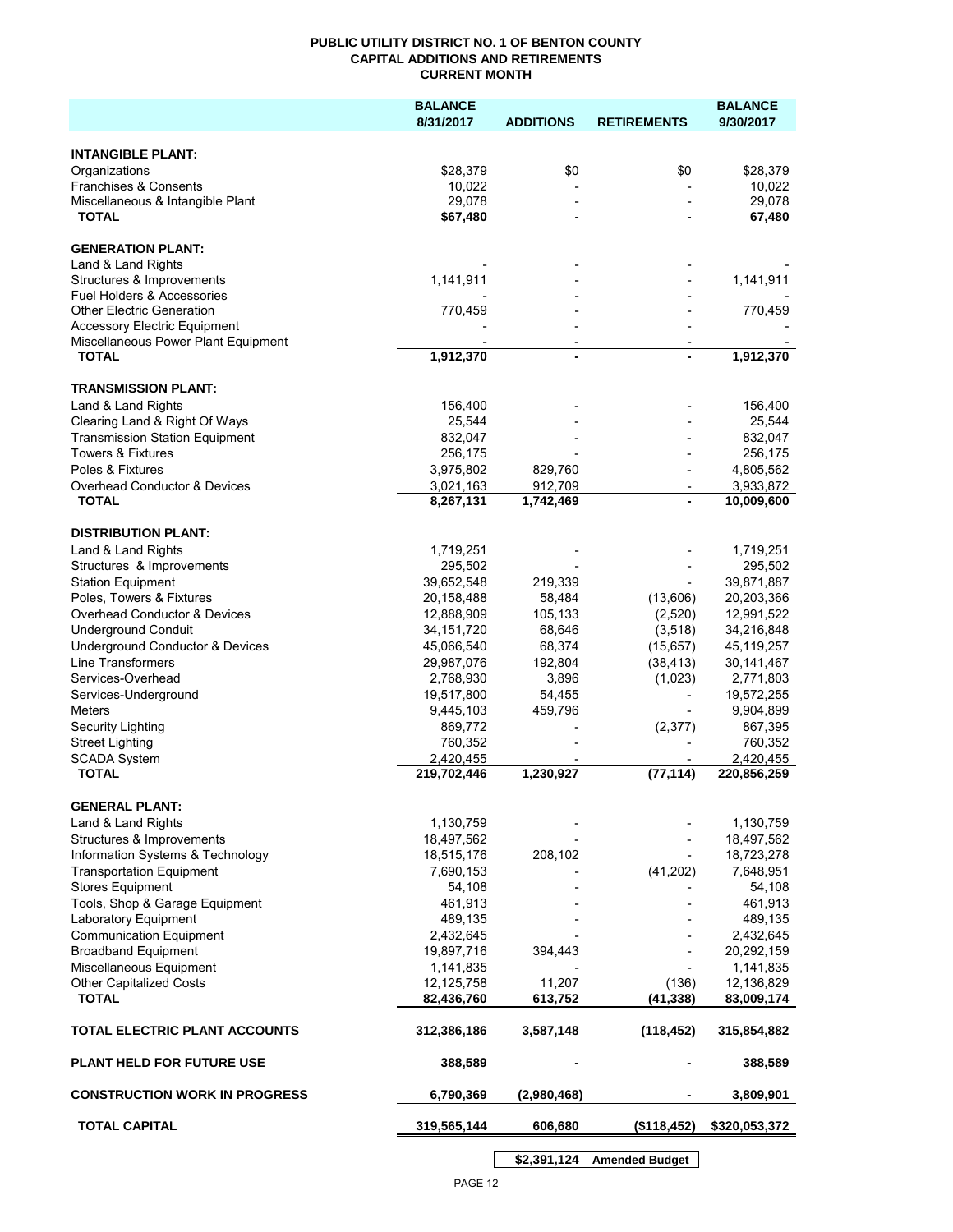# **PUBLIC UTILITY DISTRICT NO. 1 OF BENTON COUNTY CAPITAL ADDITIONS AND RETIREMENTS YEAR TO DATE**

|                                                                            | <b>BALANCE</b> |                  |                    | <b>BALANCE</b> |
|----------------------------------------------------------------------------|----------------|------------------|--------------------|----------------|
|                                                                            | 12/31/2016     | <b>ADDITIONS</b> | <b>RETIREMENTS</b> | 9/30/2017      |
|                                                                            |                |                  |                    |                |
| <b>INTANGIBLE PLANT:</b>                                                   |                |                  |                    |                |
| Organizations                                                              | \$28,379       | \$0              | \$0                | \$28,379       |
| Franchises & Consents                                                      | 10,022         |                  |                    | 10,022         |
| Miscellaneous & Intangible Plant                                           | 29,078         |                  |                    | 29,078         |
| <b>TOTAL</b>                                                               | 67,480         |                  |                    | 67,480         |
|                                                                            |                |                  |                    |                |
| <b>GENERATION PLANT:</b>                                                   |                |                  |                    |                |
| Land & Land Rights                                                         |                |                  |                    |                |
| Structures & Improvements                                                  | 1,141,911      |                  |                    | 1,141,911      |
| Fuel Holders & Accessories                                                 |                |                  |                    |                |
| <b>Other Electric Generation</b>                                           | 770,459        |                  |                    | 770,459        |
| <b>Accessory Electric Equipment</b><br>Miscellaneous Power Plant Equipment |                |                  |                    |                |
| <b>TOTAL</b>                                                               | 1,912,370      |                  |                    | 1,912,370      |
|                                                                            |                |                  |                    |                |
| <b>TRANSMISSION PLANT:</b>                                                 |                |                  |                    |                |
| Land & Land Rights                                                         | 156,400        |                  |                    | 156,400        |
| Clearing Land & Right Of Ways                                              | 25,544         |                  |                    | 25,544         |
| <b>Transmission Station Equipment</b>                                      | 832,047        |                  |                    | 832,047        |
| <b>Towers &amp; Fixtures</b>                                               | 256,175        |                  |                    | 256,175        |
| Poles & Fixtures                                                           | 3,975,802      | 829,760          |                    | 4,805,562      |
| Overhead Conductor & Devices                                               | 3,021,163      | 912,709          |                    | 3,933,872      |
| <b>TOTAL</b>                                                               | 8,267,131      | 1,742,469        |                    | 10,009,600     |
|                                                                            |                |                  |                    |                |
| <b>DISTRIBUTION PLANT:</b>                                                 |                |                  |                    |                |
| Land & Land Rights                                                         | 1,705,260      | 13,991           |                    | 1,719,251      |
| Structures & Improvements                                                  | 295,502        |                  |                    | 295,502        |
| <b>Station Equipment</b>                                                   | 39,410,815     | 461,072          |                    | 39,871,887     |
| Poles, Towers & Fixtures                                                   | 19,218,866     | 1,098,066        | (113, 566)         | 20,203,366     |
| Overhead Conductor & Devices                                               | 12,576,108     | 497,453          | (82,039)           | 12,991,522     |
| <b>Underground Conduit</b>                                                 | 33,461,641     | 774,081          | (18, 874)          | 34,216,848     |
| Underground Conductor & Devices                                            | 44,277,262     | 993,798          | (151, 803)         | 45,119,257     |
| Line Transformers                                                          | 29,598,443     | 663,231          | (120, 207)         | 30,141,467     |
| Services-Overhead                                                          | 2,721,175      | 74,900           | (24, 272)          | 2,771,803      |
| Services-Underground                                                       | 19,250,486     | 340,688          | (18, 919)          | 19,572,255     |
| <b>Meters</b>                                                              | 9,392,664      | 512,235          |                    | 9,904,899      |
| Security Lighting                                                          | 869,023        | 4,310            | (5,938)            | 867,395        |
| <b>Street Lighting</b>                                                     | 760,352        |                  |                    | 760,352        |
| <b>SCADA System</b>                                                        | 2,283,127      | 137,328          |                    | 2,420,455      |
| <b>TOTAL</b>                                                               | 215,820,724    | 5,571,153        | (535, 618)         | 220,856,259    |
|                                                                            |                |                  |                    |                |
| <b>GENERAL PLANT:</b>                                                      |                |                  |                    |                |
| Land & Land Rights                                                         | 1,130,759      |                  |                    | 1,130,759      |
| Structures & Improvements                                                  | 18,383,949     | 113,613          |                    | 18,497,562     |
| Information Systems & Technology                                           | 16,649,095     | 2,074,183        |                    | 18,723,278     |
| <b>Transportation Equipment</b>                                            | 7,324,621      | 388,949          | (64, 619)          | 7,648,951      |
| <b>Stores Equipment</b>                                                    | 54,108         |                  |                    | 54,108         |
| Tools, Shop & Garage Equipment                                             | 461,913        |                  |                    | 461,913        |
| Laboratory Equipment                                                       | 489,135        |                  |                    | 489,135        |
| <b>Communication Equipment</b>                                             | 2,412,166      | 20,479           |                    | 2,432,645      |
| <b>Broadband Equipment</b>                                                 | 19,695,747     | 596,412          |                    | 20,292,159     |
| Miscellaneous Equipment                                                    | 1,168,910      |                  | (27, 075)          | 1,141,835      |
| <b>Other Capitalized Costs</b>                                             | 11,967,255     | 170,214          | (640)              | 12,136,829     |
| <b>TOTAL</b>                                                               | 79,737,658     | 3,363,850        | (92, 334)          | 83,009,174     |
| TOTAL ELECTRIC PLANT ACCOUNTS                                              | 305,805,362    | 10,677,472       | (627, 952)         | 315,854,882    |
| <b>PLANT HELD FOR FUTURE USE</b>                                           | 388,589        |                  |                    | 388,589        |
|                                                                            |                |                  |                    |                |
| <b>CONSTRUCTION WORK IN PROGRESS</b>                                       | 5,585,292      | (1,775,391)      |                    | 3,809,901      |
| <b>TOTAL CAPITAL</b>                                                       | 311,777,971    | \$8,902,081      | (\$627,952)        | \$320,053,372  |
|                                                                            |                | \$11,967,329     | <b>Budget</b>      |                |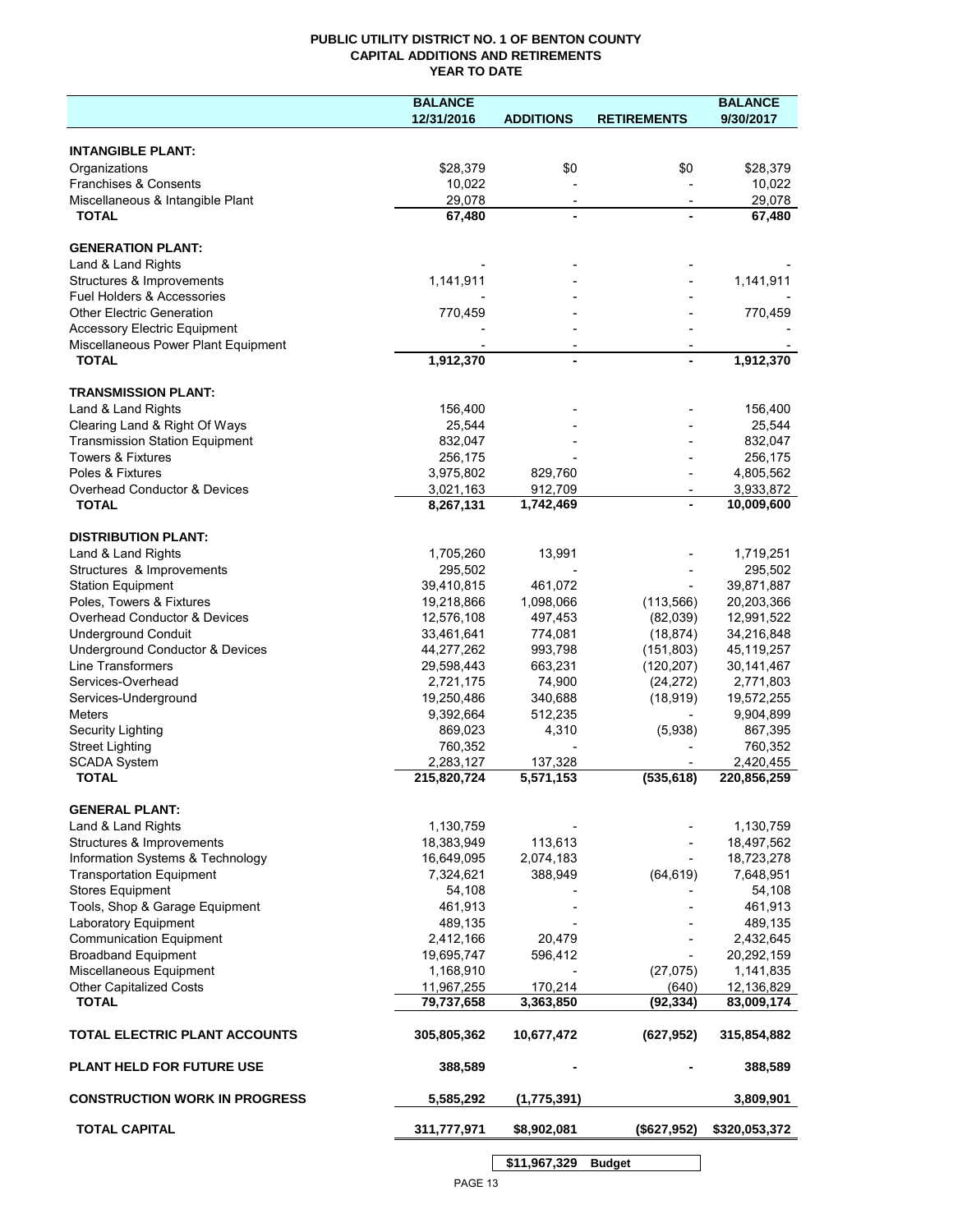# **PUBLIC UTILITY DISTRICT NO. 1 OF BENTON COUNTY STATEMENT OF CASH FLOWS**

|                                                                                                | <b>YTD</b><br>9/30/2017 | <b>Monthly</b><br>9/30/2017 |
|------------------------------------------------------------------------------------------------|-------------------------|-----------------------------|
| <b>CASH FLOWS FROM OPERATING ACTIVITIES</b>                                                    |                         |                             |
| Cash Received from Customers and Counterparties                                                | \$116,890,201           | \$14,424,320                |
| Cash Paid to Suppliers and Counterparties                                                      | (79,026,277)            | (10, 226, 623)              |
| Cash Paid to Employees                                                                         | (10, 471, 511)          | (1,079,155)                 |
| <b>Taxes Paid</b>                                                                              | (11, 423, 294)          | (687, 192)                  |
| <b>Net Cash Provided by Operating Activities</b>                                               | 15,969,119              | 2,431,350                   |
| <b>CASH FLOWS FROM NONCAPITAL FINANCING ACTIVITIES</b>                                         |                         |                             |
| Other Interest Expense                                                                         | (20, 111)               |                             |
| Net Cash Used by Noncapital Financing Activities                                               | (20, 111)               |                             |
| <b>CASH FLOWS FROM CAPITAL AND RELATED FINANCING ACTIVITIES</b>                                |                         |                             |
| <b>Acquisition of Capital Assets</b>                                                           | (8,466,563)             | (521, 180)                  |
| Proceeds from Sale of Revenue Bonds                                                            |                         |                             |
| Reimbursement of Bond Expense                                                                  | 10,205                  |                             |
| <b>Bond Principal Paid</b><br><b>Bond Interest Paid</b>                                        | (1,455,469)             |                             |
| <b>Capital Contributions</b>                                                                   | 1,435,842               | 225,537                     |
| Sale of Assets                                                                                 | 58,814                  | 3,688                       |
| Net Cash Used by Capital and Related Financing Activities                                      | (8,417,171)             | (291, 955)                  |
| <b>CASH FLOWS FROM INVESTING ACTIVITIES</b>                                                    |                         |                             |
| Interest Income                                                                                | 378.311                 | (15,032)                    |
| Proceeds from Sale of Investments                                                              | 8,008,658               | 2,084,000                   |
| Purchase of Investments                                                                        | (7,998,770)             |                             |
| Joint Venture Net Revenue (Expense)<br>Net Cash Used/Provided by Investing Activities          | 388,199                 | 2,068,968                   |
|                                                                                                |                         |                             |
| <b>NET INCREASE (DECREASE) IN CASH</b>                                                         | 7,920,036               | 4,208,363                   |
| <b>CASH BALANCE, BEGINNING</b>                                                                 | \$43,414,514            | \$47,126,187                |
| <b>CASH BALANCE, ENDING</b>                                                                    | \$51,334,550            | \$51,334,550                |
| <b>RECONCILIATION OF NET OPERATING INCOME TO NET</b>                                           |                         |                             |
| <b>CASH PROVIDED BY OPERATING ACTIVITIES</b>                                                   |                         |                             |
| <b>Net Operating Revenues</b>                                                                  | \$6,599,738             | (\$1,059,205)               |
| Adjustments to reconcile net operating income to net cash                                      |                         |                             |
| provided by operating activities:                                                              |                         |                             |
| Depreciation & Amortization                                                                    | 7,576,308               | 854,956                     |
| <b>Unbilled Revenues</b>                                                                       | 3,000,000               | 1,000,000                   |
| Misellaneous Other Revenue & Receipts                                                          | 212,651                 | 7,325                       |
| <b>GASB 68 Pension Expense</b><br>Decrease (Increase) in Accounts Receivable                   | (531, 213)              | 2,665,767                   |
| Decrease (Increase) in BPA Prepay Receivable                                                   | 450,000                 | 50,000                      |
| Decrease (Increase) in Inventories                                                             | 133,794                 | (20, 365)                   |
| Decrease (Increase) in Prepaid Expenses                                                        | 171,145                 | 35,856                      |
| Decrease (Increase) in Wholesale Power Receivable                                              | 355,430                 | (239, 336)                  |
| Decrease (Increase) in Miscellaneous Assets                                                    | (977)                   | (95)                        |
| Decrease (Increase) in Prepaid Expenses and Other Charges                                      | 1,914,409               | 205,880                     |
| Decrease (Increase) in Deferred Derivative Outflows                                            | 1,372,360               | 67,200                      |
| Increase (Decrease) in Deferred Derivative Inflows                                             | (1,480,608)             | (157, 680)                  |
| Increase (Decrease) in Warrants Outstanding                                                    |                         |                             |
| Increase (Decrease) in Accounts Payable                                                        | (1,976,848)             | (1,461,844)                 |
| Increase (Decrease) in Accrued Taxes Payable                                                   | (493, 281)              | 437,718                     |
| Increase (Decrease) in Customer Deposits<br>Increase (Decrease) in BPA Prepay Incentive Credit | 124,708<br>(120, 942)   | 27,186<br>(13, 438)         |
| Increase (Decrease) in Other Current Liabilities                                               | 832,409                 | 58,246                      |
| Increase (Decrease) in Other Credits                                                           | (2, 169, 964)           | (26, 821)                   |
| <b>Net Cash Provided by Operating Activities</b><br>PAGE 14                                    | \$15,969,119            | \$2,431,350                 |
|                                                                                                |                         |                             |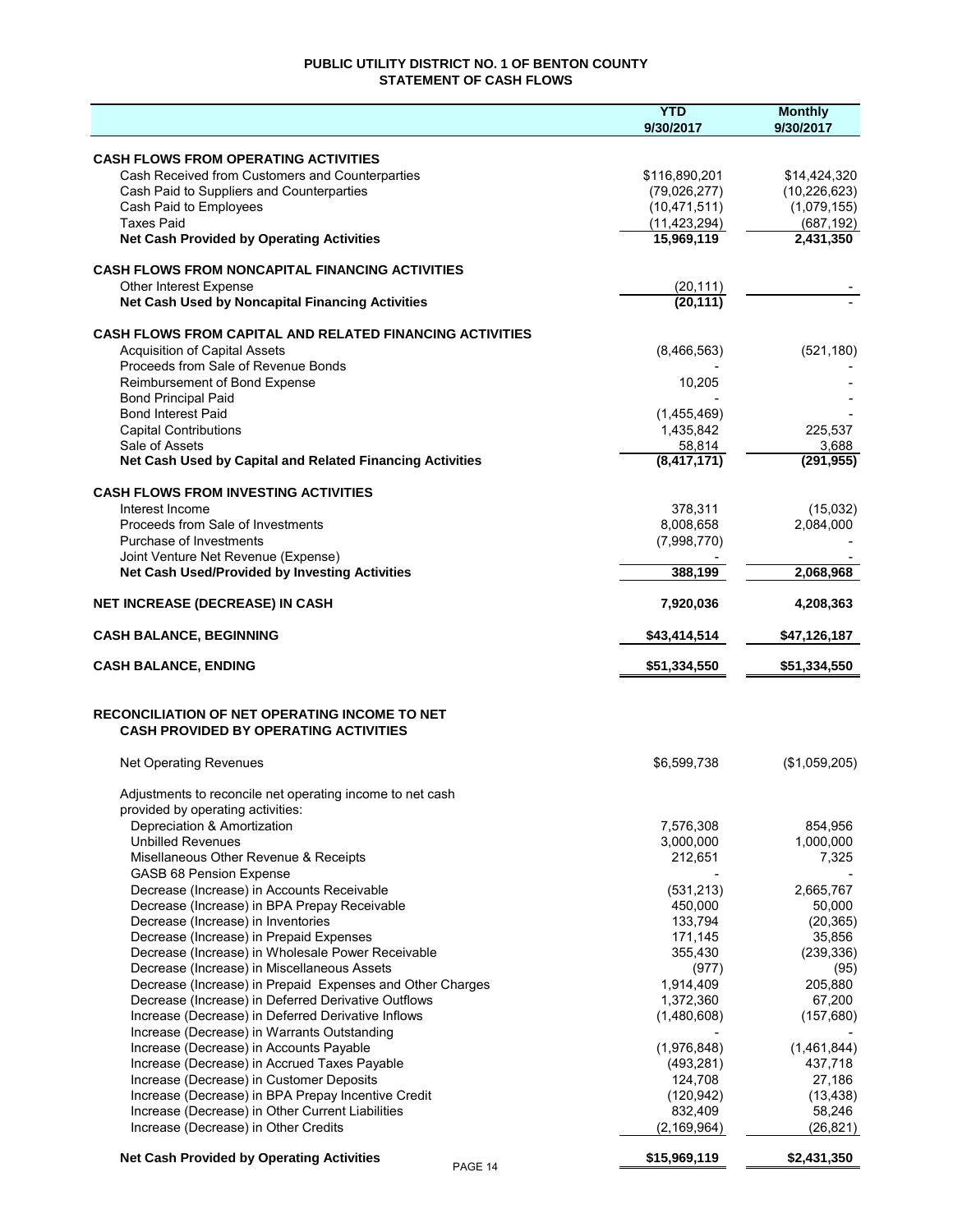# **PUBLIC UTILITY DISTRICT NO. 1 OF BENTON COUNTY WEATHER STATISTICS September 30, 2017**



| 2016      |                                         | - | $\overline{\phantom{0}}$ | 22                       | 55   | 239   | 362    | 369    | 52    |  |  | 1.099  |
|-----------|-----------------------------------------|---|--------------------------|--------------------------|------|-------|--------|--------|-------|--|--|--------|
| 14-yr Avg |                                         |   | -                        |                          | 60   | 181   | 432    | 359    | 108   |  |  | 1.121  |
|           | <b>Cumulative CDDs in Billing Cycle</b> |   |                          |                          |      |       |        |        |       |  |  |        |
| 2017      |                                         |   | -                        | $\overline{\phantom{0}}$ | 542  | 3.886 | 11.414 | 15.181 | 9,561 |  |  | 40.584 |
| 2016      |                                         | - | -                        | 347                      | .422 | 4.038 | 8.411  | 12.276 | 6.531 |  |  | 33.025 |
| 14-yr Avg | -                                       | - |                          | 36                       | 750  | 3.319 | 9.734  | 13.092 | 7.133 |  |  | 34.666 |

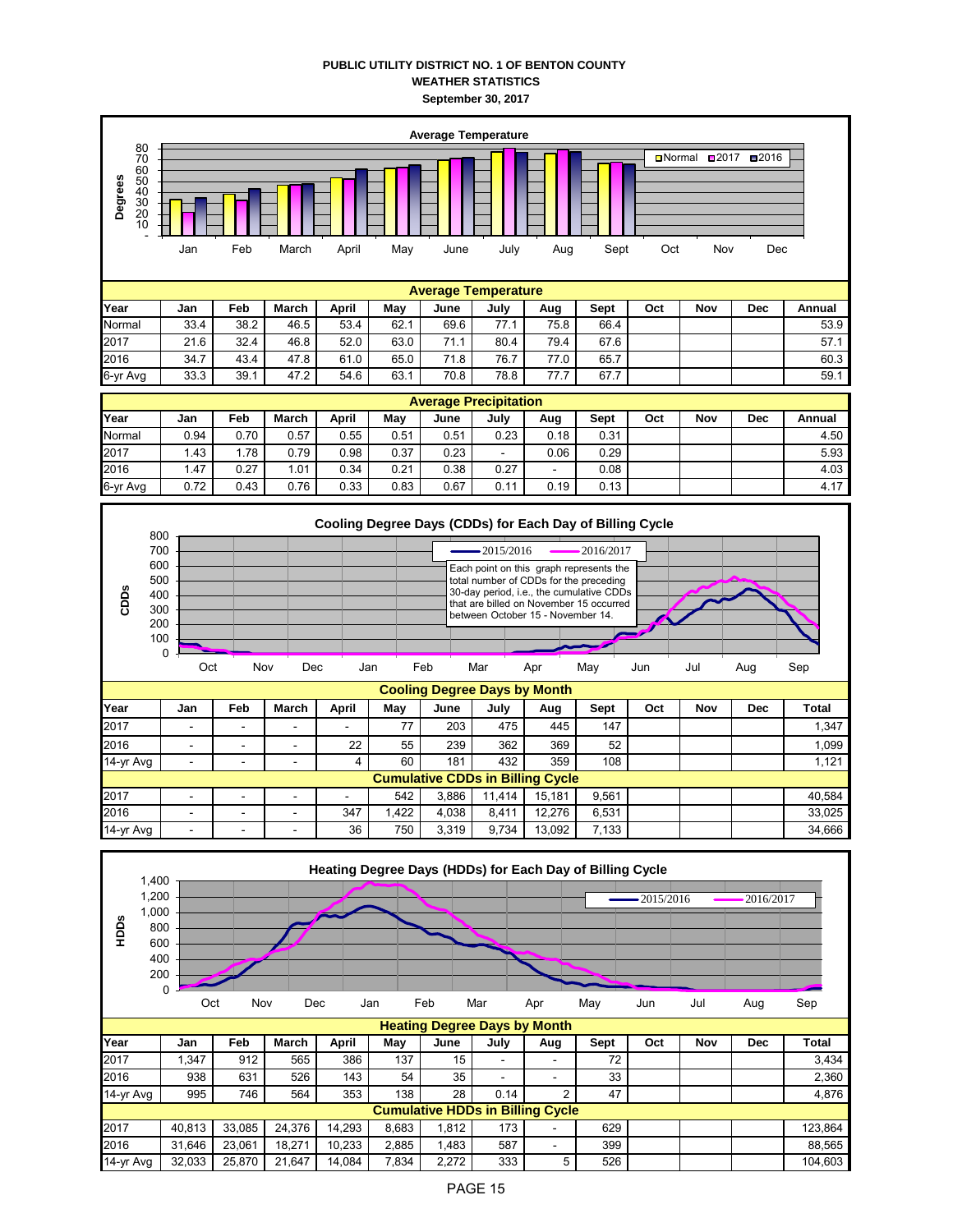#### **PUBLIC UTILITY DISTRICT NO. 1 OF BENTON COUNTY BROADBAND SUMMARY**

#### *September Highlights*

WSU Prosser connected the fiber, 1Gig service 5 year term. Consistent Care, DS Gelles and Tri City Orthopedics are new Access Internet customers. Manufacturing Services and Affinity moved from Transport to Access Internet and re-contracted for 2 additional years. XYTel re-contracted their Transport and Wholesale Internet services for 3 more years.

|                                                                   | ACTUALS<br>2017          |                                 |            |                                 |              |           |            |           |           |                                 |                          |     |            |            |                   |                                  |                             |
|-------------------------------------------------------------------|--------------------------|---------------------------------|------------|---------------------------------|--------------|-----------|------------|-----------|-----------|---------------------------------|--------------------------|-----|------------|------------|-------------------|----------------------------------|-----------------------------|
|                                                                   | 2017 Budget              | <b>Amended</b><br><b>Budget</b> | Jan        | Feb                             | <b>March</b> | April     | May        | June      | July      | <b>August</b>                   | <b>Sept</b>              | Oct | <b>Nov</b> | <b>Dec</b> | <b>YTD</b>        | <b>Budget</b><br><b>Variance</b> | <b>Inception</b><br>to Date |
| <b>OPERATING REVENUES</b>                                         |                          |                                 |            |                                 |              |           |            |           |           |                                 |                          |     |            |            |                   |                                  |                             |
| Ethernet                                                          | 1,523,071                | 1.513.071                       | \$113,725  | \$115,216                       | \$111,485    | \$111,901 | \$108,284  | \$102,688 | \$111,252 | \$111,402                       | \$113,338                |     |            |            | \$999.291         | 513,780                          |                             |
| Non-Recurring Charges                                             | $\overline{\phantom{a}}$ |                                 | 1,500      | 25,519                          | 1,350        | 2,250     | 2,000      | 7,600     | 3,100     | 3,100                           | 1,500                    |     |            |            | 47,919            | (47, 919)                        |                             |
| <b>TDM</b>                                                        | 69,372                   | 69,372                          | 5,781      | 5,781                           | 5,781        | 5,445     | 5,250      | 5,250     | 5,250     | 3,750                           | 3,750                    |     |            |            | 46,038            | 23,334                           |                             |
| Wireless                                                          | 312                      | 312                             | 26         | 26                              | 26           | 26        | 26         | 26        | 26        | 26                              | 26                       |     |            |            | 234               | 78                               |                             |
| Internet Transport Service                                        | 123,540                  | 123,540                         | 4,255      | 3,019                           | 3,705        | 3,700     | 3,775      | 8,400     | 3,802     | 3,963                           | 3,750                    |     |            |            | 38,369            | 85,171                           |                             |
| <b>Fixed Wireless</b>                                             | 82,779                   | 82,779                          | 5,976      | 5,832                           | 5,790        | 5,726     | 5,694      | 5,698     | 5,671     | 5.519                           | 4,783                    |     |            |            | 50,688            | 32,091                           |                             |
| Access Internet                                                   |                          | 80,000                          | 182        | 2,388                           | 3,622        | 4,697     | 5,361      | 6,717     | 6,871     | 8,630                           | 7,348                    |     |            |            | 45,817            |                                  |                             |
| Broadband Revenue - Other                                         | 281,642                  | 281,642                         | 45,513     | 41,927                          | 43,720       | 43,720    | 43,720     | 43,720    | 43,720    | 43,720                          | 43,720                   |     |            |            | 393,481           | (111, 839)                       |                             |
| Subtotal                                                          | 2,080,716                | 2,150,716                       | 176,959    | 199,708                         | 175,479      | 177,464   | 174,111    | 180,099   | 179,691   | 180,110                         | 178,216                  |     |            |            | 1,621,836         |                                  |                             |
| NoaNet Maintenance Revenue                                        |                          |                                 |            |                                 |              |           |            |           |           |                                 |                          |     |            |            |                   |                                  |                             |
| <b>Bad Debt Expense</b>                                           | $\overline{\phantom{a}}$ |                                 |            | $\sim$                          |              |           |            |           |           |                                 | $\overline{\phantom{a}}$ |     |            |            |                   |                                  |                             |
| <b>Total Operating Revenues</b>                                   | 2,080,716                | 2,150,716                       | 176,959    | 199,708                         | 175,479      | 177,464   | 174,111    | 180,099   | 179,691   | 180,110                         | 178,216                  |     |            |            | \$1,621,836       | 528,880                          | 17,860,452                  |
| <b>OPERATING EXPENSES</b><br>Marketing & Business Development     |                          |                                 |            | $\sim$                          |              |           |            |           | $\sim$    | $\sim$                          | $\sim$                   |     |            |            |                   |                                  |                             |
| General Expenses                                                  | 318,185                  | 395,968                         | 61,302     | 81,153                          | 25,314       | 28,565    | 132, 171   | 59,487    | 65,087    | 61,173                          | 63,766                   |     |            |            | \$578,019         | (182, 051)                       |                             |
| Other Maintenance                                                 | 90,000                   | 90,000                          | 477        | 271                             | 16,169       | 2,833     | 3,896      | 5,704     | 7,623     | 3,424                           | 7,982                    |     |            |            | \$48,380          | 41,620                           |                             |
| NOC Maintenance                                                   | 411,681                  | 443,627                         | 1,460      | $\sim$                          | (1,460)      | $\sim$    | $\sim$     |           | $\sim$    | $\sim$                          | $\sim$                   |     |            |            | $\sim$            | 443,627                          |                             |
| Wireless Maintenance                                              |                          |                                 |            |                                 |              |           |            |           |           | 307                             | $\sim$                   |     |            |            | \$307             | (307)                            |                             |
| Subtotal                                                          | 819,866                  | 929,595                         | 63,239     | 81,424                          | 40,023       | 31,398    | 136,068    | 65,191    | 72,711    | 64,905                          | 71,749                   |     |            |            | \$626,706         | 302,889                          | 10,426,534                  |
| NoaNet Maintenance Expense                                        | $\overline{\phantom{a}}$ | $\overline{\phantom{a}}$        | $\sim$     | $\sim$                          | $\sim$       |           | $\sim$     | $\sim$    | 3,536     | $\sim$                          |                          |     |            |            | \$3,536           | (3, 536)                         |                             |
| Depreciation                                                      | 886,520                  | 790,900                         | 65,230     | 65,039                          | 64,369       | 64,336    | 64,342     | 64,353    | 64,521    | 64,004                          | 64,036                   |     |            |            | \$580,231         | 210,669                          | 10,380,832                  |
| <b>Total Operating Expenses</b>                                   | 1,706,386                | 1,720,495                       | 128,470    | 146,463                         | 104,393      | 95,734    | 200,410    | 129,543   | 140,768   | 128,908                         | 135,785                  |     |            |            | \$1,210,473       | 510,022                          | 20,807,366                  |
| <b>OPERATING INCOME (LOSS)</b>                                    | 374,330                  | 430,221                         | 48,489     | 53,245                          | 71,087       | 81,730    | (26, 299)  | 50,556    | 38,923    | 51,202                          | 42,431                   |     |            |            | \$411,363         | 18,858                           | (2,946,914)                 |
| <b>NONOPERATING REVENUES &amp; EXPENSES</b>                       |                          |                                 |            |                                 |              |           |            |           |           |                                 |                          |     |            |            |                   |                                  |                             |
| Internal Interest due to Power Business Unit <sup>(1)</sup>       | (347, 328)               | (347, 328)                      | (28, 913)  | (28, 729)                       | (28, 278)    | (28,092)  | (27, 878)  | (27, 912) | (27, 665) | (27, 231)                       | (27, 439)                |     |            |            | (\$252, 137)      | 95,191                           | (6, 179, 231)               |
| <b>CAPITAL CONTRIBUTIONS</b><br>Contributions in Aid of Broadband | 10,000                   | 123,500                         | 1,688      | 98                              | 6,325        | 98        | 4,682      | 49,584    | 132       | 132                             | 23,332                   |     |            |            | \$86,071          | (37, 429)                        | 4,902,652                   |
| <b>BTOP</b>                                                       |                          |                                 |            |                                 |              |           |            |           |           |                                 | $\sim$                   |     |            |            |                   | $\overline{\phantom{a}}$         | 2,282,671                   |
| <b>INTERNAL NET INCOME (LOSS)</b>                                 | \$37,002                 | \$206,393                       | \$21,264   | 24,613                          | 49,134       | 53,736    | (49, 495)  | 72,228    | 11,390    | 24,102.85                       | 38,324                   |     |            |            | \$245,297         | \$76,620                         | (1,940,822)                 |
|                                                                   |                          |                                 |            |                                 |              |           |            |           |           |                                 |                          |     |            |            |                   |                                  |                             |
| <b>NOANET COSTS</b>                                               |                          |                                 |            |                                 |              |           |            |           |           |                                 |                          |     |            |            |                   |                                  |                             |
| <b>Member Assessments</b>                                         |                          |                                 |            | $\overline{\phantom{a}}$<br>522 | 2,842        | 24        | 717        | 535       | 16        | $\overline{\phantom{a}}$<br>715 |                          |     |            |            | $\sim$<br>\$7,101 |                                  | \$3,159,092                 |
| Membership Support<br><b>Total NoaNet Costs</b>                   |                          |                                 | 657<br>657 | 522                             | 2,842        | 24        | 717        | 535       | 15.85     | 715                             | 1,073<br>1,073           |     |            |            | \$7,101           | (\$7,101)                        | 124,338<br>\$3,283,430      |
|                                                                   |                          |                                 |            |                                 |              |           |            |           |           |                                 |                          |     |            |            |                   |                                  |                             |
| <b>CAPITAL EXPENDITURES(3)</b>                                    | \$924,936                | \$1,292,237                     | \$104,165  | \$55,558                        | (\$14,493)   | \$82,849  | (\$30,824) | \$175,541 | \$19,633  | (S32, 927)                      | \$199,656                |     |            |            | \$559,158         | \$733,079                        | \$21,278,630                |
| NET CASH (TO)/FROM BROADBAND <sup>(2)</sup>                       | \$345,914                | \$52,384                        | \$10,585   | 62.302                          | 153,432      | 63,292    | 72,832     | (11, 583) | 83,927    | 147,550                         | (70, 930)                |     |            |            | \$511,406         |                                  | (\$9,942,819)               |

(1) Internal interest budget is estimated based on cash flow projections (an interest rate of 3.53% is being used).

(2) Includes excess of revenues over operating costs, capital expenditures and NoaNet assessments; excludes depreciation and internal interest to Electric System

(3) During a review of invoices it was determined two invoices from prior months needed to be reclassified from capital to expense. The reclassification was done in May 2017. In August a work order was reclassified to a no